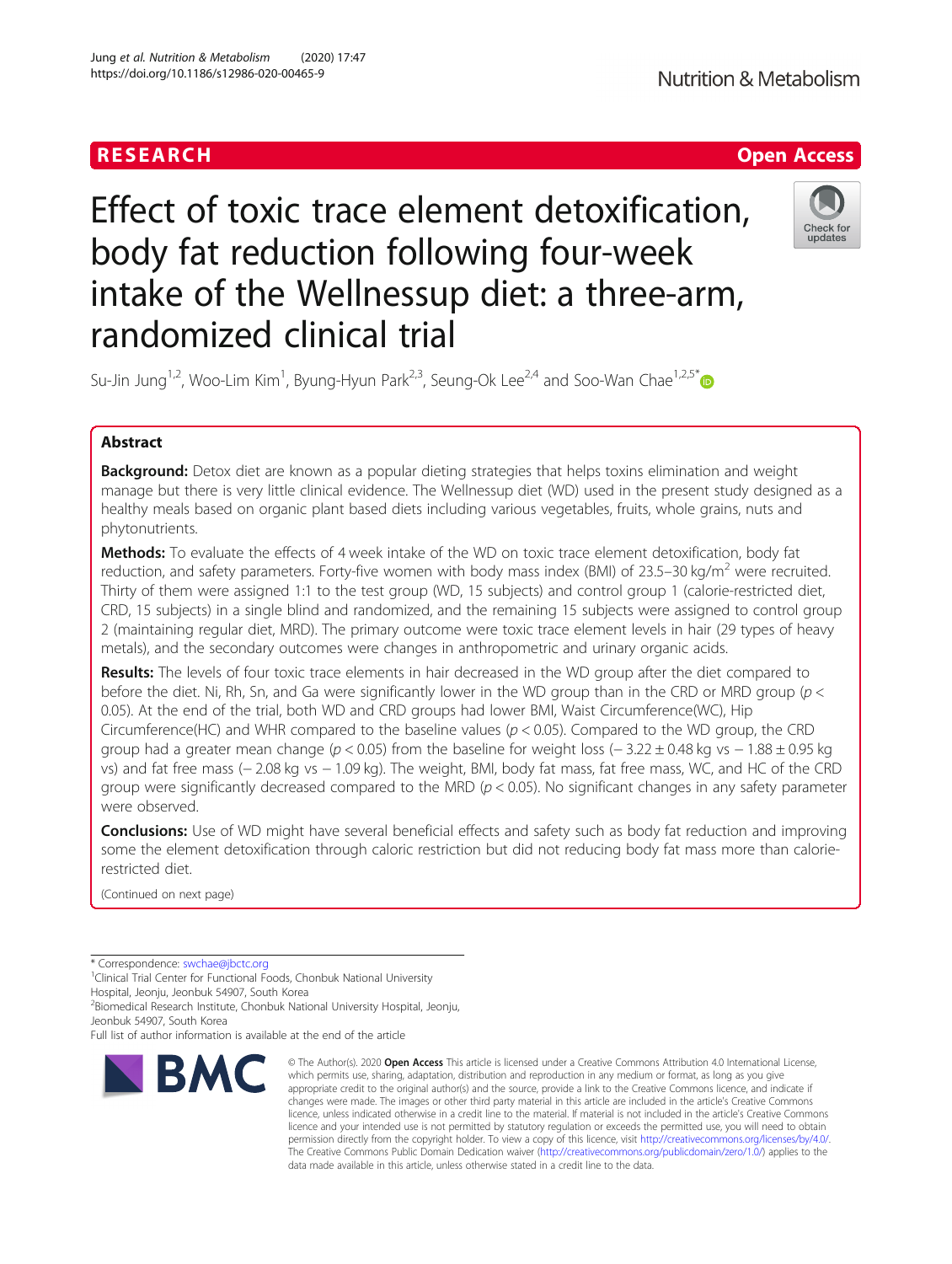#### (Continued from previous page)

Trial registration: This study was registered at Clinical Research Information Service (CRIS) of Republic of Korea ([KCT0003002\)](https://cris.nih.go.kr/cris/en/search/search_result_st01.jsp?seq=11460).

Keywords: Wellnessup diet, Toxic trace elements, Detoxification, Weight control, Calorie-restricted diet

#### Introduction

Recently, with increasing industrialization, different chemicals and heavy metals have polluted the air and water, contaminating food and affecting health. Most of the environmental pollutants delivered through food are heavy metals and persistent organic pollutants (POPs). Chronic exposure to and accumulation of these pollutants have been linked to non-communicable diseases (NCDs) such as obesity, diabetes, cancer, cardiovascular diseases, and chronic respiratory disease [[1](#page-15-0)–[4](#page-15-0)]. Recent reports have indicated that accumulation of toxic trace elements in the body is related not only to metabolic disorders that cause overweight or obesity, but also to greater energy intake in people with obesity and diabetes. Furthermore, the diets of obese individuals often result in an imbalance of trace nutrients, and sufficient intake of vitamins and minerals has been emphasized in the management of obesity [[5\]](#page-15-0). Detox dieting has become a popular strategy to promote toxin removal and weight loss, thus enhancing health and improving quality of life. However, detox diets are controversial, as some argue that there is a lack of scientific evidence for their health benefits, or that such diets may even be harmful [\[6](#page-15-0)–[9](#page-15-0)]. Nevertheless, food-based nutrients have been studied for their ability to modulate metabolic pathways involved in detoxification processes. Several preliminary studies have demonstrated that food extracts and nutrients can regulate the transduction and eventual excretion of toxins [[10](#page-15-0)–[15](#page-15-0)]. Typically, detox diets are calorie-restricted diets consisting of a single fruits, vegetables, or beverages (tea, vinegar, lemon juice, salt water, or drinks mixed with micronutrients) [[10](#page-15-0)–[25\]](#page-15-0). The diet detox program known as the lemon diet and hypocaloric Mediterranean diet [[16,](#page-15-0) [26\]](#page-15-0) were a very low-calorie diet (LCD) that allows 500 to 1000 kcal per day and is effective in reducing body weight and fat; however, this dietary intervention is difficult to maintain and can lead to shortages of minerals, vitamins, and dietary fiber, as well as increased binge eating and stress [[27](#page-15-0), [28\]](#page-15-0). Moreover, while fasting or LCDs may allow weight loss, they can also lead to various health problems, such as malnutrition, muscle weakness, nervousness, headaches, dizziness, fatigue, gastrointestinal disturbances, and reduced quality of life [[29,](#page-15-0) [30\]](#page-15-0). Several pre-clinical studies have reported the effects of detox diets [\[31](#page-15-0)–[33\]](#page-15-0), mostly with respect to detoxification, and some clinical studies have been published [\[10](#page-15-0)–[16,](#page-15-0) [18](#page-15-0)–[20,](#page-15-0) [22](#page-15-0), [24](#page-15-0)–[26](#page-15-0)].

In general, the effect of the detox diet on obesity was assessed for the weight loss effect in a short term period, but the biomarker was not measured for the detoxification effect of harmful elements. Furthremore, no scientific studies have investigated the effectiveness of nutritionally balanced detox diets for weight loss and toxin elimination. Moreover, studies comparing and evaluating the effects of a organic plant-based diet and conventional farming plant-based diet on weight loss and toxin elimination are insufficient.

Therefore, in this study, the WD was applied to minimize problems with existing detox diets. The diet of the WD consisted of organic ingredients produced by smart farms (pesticide-free and pollution-free). The Wellnessup diet (WD) was designed as a healthy meals based on organic plant based diets including various vegetables, fruits, whole grains, nuts and phytonutrients [[34\]](#page-15-0). We performed a four-week, single blind, randomized, controlled pilot study to evaluate the efficacy and safety of the WD and CRD for toxic trace element detoxification and reduction of body fat in overweight young women.

#### Materials and methods

This study was reviewed and approved by the Institutional Review Board (IRB) (CUH 2017–11-009) of Chonbuk National University Hospital (CUH). The entire human study was conducted in accordance with the provisions of the Helsinki Declaration and the standards for clinical trial management (IGCP), and the protocol was registered at Clinical Research Information Service of Republic of Korea [\(https://cris.nih.go.kr/cris/en/:](https://cris.nih.go.kr/cris/en/) board approval number: KCT0003002). This study was performed from January 2018 to March 2018 as a singleorganization, randomized, parallel-group-controlled clinical study.

#### Subjects

The subjects in this study were recruited from the Clinic Trial Center for Functional Foods (CTCF2) at CUH through advertising (brochures, posters) and the CUH website. Volunteers were evaluated for eligibility after providing written consent. Suitable subjects for this study were selected through screening tests such as medical interviews, medical examinations, and diagnostic medical examinations within four weeks (Day − 28 to Day − 1) of the baseline evaluation date (Day 0). To meet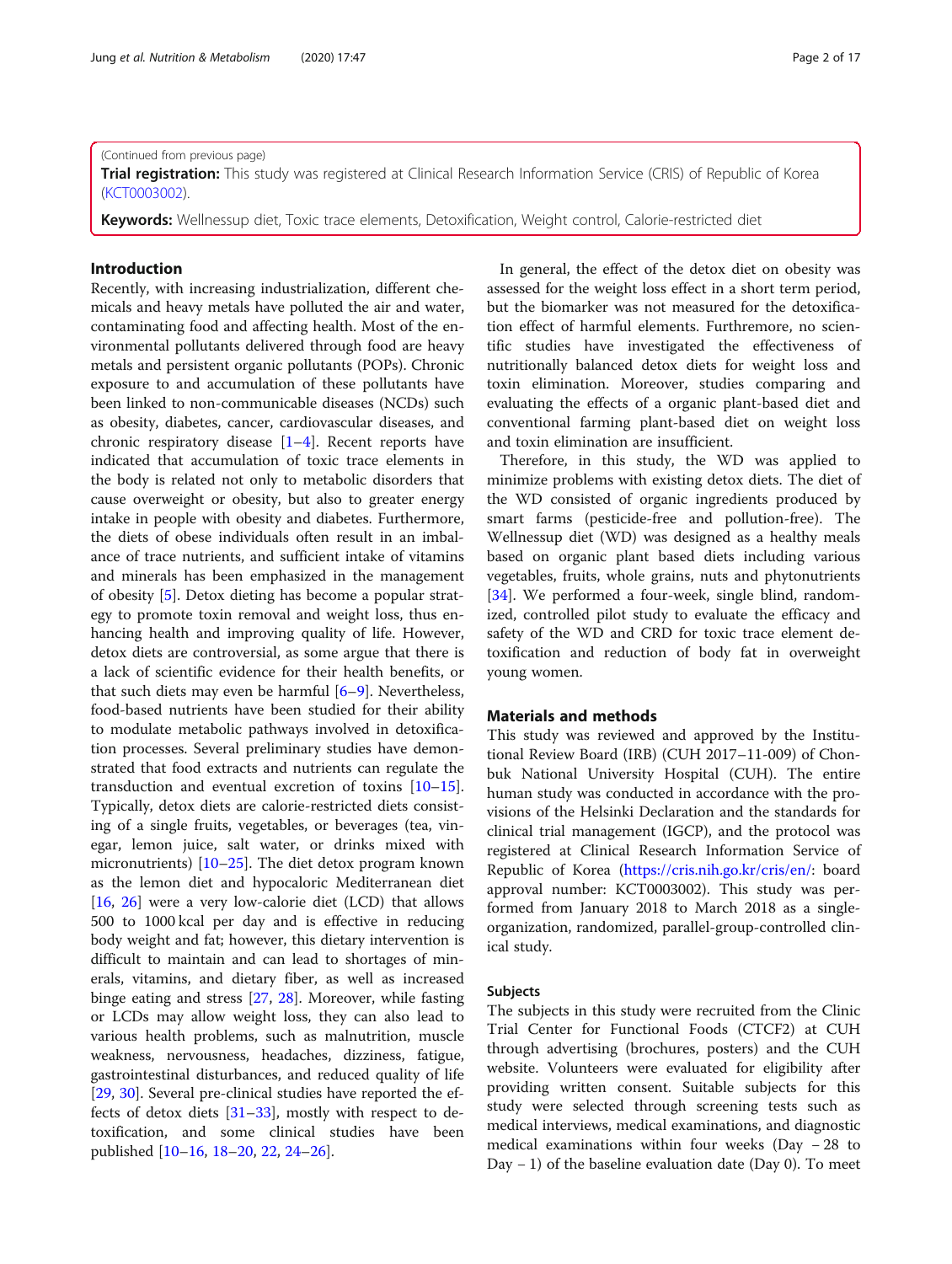the criteria for selection, subjects needed to be women older than 19 and younger than 49 years at the time of the screening test, with body mass index (BMI) of 23.5 to 30 kg/m<sup>2</sup>. The subjects received and fully understood the detailed description of this human study, voluntarily decided to participate, and agreed in writing to comply with the precautions.

Subjects who met any of the following criteria were excluded from this study:

1) those who had lost more than 10% of their body weight within three months before the screening test; 2) those who had taken medicines or health supplements related to detoxification or weight loss within one month prior to the screening test; 3) those with clinically significant acute or chronic diseases of the cardiocerebrovascular system, endocrine system, immune system, respiratory system, hepatobiliary system, kidney and urinary system, nervous system, or musculoskeletal system or with inflammatory diseases or blood tumors; 4) those with a history of gastrointestinal disease (e.g., Crohn's disease) or gastrointestinal surgery (excluding simple appendectomy or herniotomy) that could affect absorption of the study diet; 5) those with hypersensitivity reactions to the ingredients of the study diet; 6) those who had taken antipsychotic drugs or narcotic analgesics within six months prior to the screening test; 7) those suspected of drug abuse or a history thereof; 8) those drinking alcohol in excess of 21 units/weeks or have a history of alcohol abuse; 9) those with serum AST or ALT level three times greater than the upper limit of the reference range, or serum creatinine level over 2.0 mg/ dL in diagnostic examinations; 10) those who had participated in other studies within two months of the screening test; 11) those who were in menopause (for more than 12 months) or perimenopause period (for a continuous period of 3 months or more); 12) those who were pregnant, breastfeeding, or planning to become pregnant during the study; 13) those who did not agree with the use of effective contraception methods (condoms, contraceptives, intrauterine contraceptives, and male partners with vasectomy) during the study period; and 14) those who were deemed unfit for this study by the tester due to diagnostic examination results or other reasons.

#### Study design

Among 61 volunteers who provided written consent to participate in this study, 45 who met the selection and exclusion criteria were selected. Among the 45 selected subjects, 30 were assigned 1:1 to the test group and control group 1 by a single-blind and random arrangement method, and 15 were assigned to control group 2. A total of 45 participants were randomly assigned into one of the study groups (15 subjects each) using a computergenerated random number table by the Randomization program of the version 9.2 SAS® system (SAS Institute, Cary, NC, USA). The subjects were to consume the respective study diets for four weeks (test group, WD; control group 1, CRD; control group 2, MRD). The average daily energy values of the menus provided to the test group and control group 1 are shown in Table [1.](#page-3-0) All 45 of the registered subjects completed all the procedures and examinations specified in the test plan.

#### Dietary interventions

#### Experimental diet (Wellnessup diet: WD)

The diet of the test group (WD) consisted of organic ingredients produced by smart farms (pesticide-free and pollution-free). The menu consisted of breakfast (shakes), lunch (fresh fruit and vegetable juice), dinner (salads), and snacks (nut bars) and was followed on 14 days cycle. The ingredients in the shakes included whole-food materials to promote detoxification while supplementing grain, and fruits powder. The shakes were delivered in powder form in individually packed sticks, which were to be opened, poured into a shake bottle, combined with at least 250 mL of water (the amount of water used is a matter of personal preference), and mixed well before consumption. For lunch, 450 mL of vegetable juice (a form made by grinding various raw fruits and vegetables) was refrigerated and shaken before consumption. For dinner, the salad consisted of about 400 g of organic green vegetables, whole grains, meat, and fruit, along with a salad dressing. The nut bars was made using a variety of dried fruits and roasted nuts. Which was recommended as snacks between lunch and dinner and were to be stored at room temperature (Supplementary Table [1\)](#page-14-0).

#### Control group 1 (calorie-restricted diet: CRD)

The diet of control group 1 was similar to the WD in its dietary weight and caloric content. This calorierestricted diet consisted of a shake for breakfast, fruit and vegetable juice for lunch, salad for dinner, and nut bars for snacks, as in the test group. The CRD was composed of general ingredients purchased from supermarkets. Shake powder products for market sale (grain and yogurt) were used for breakfast, and fruit juice products for market sale were served for lunch. Salads consisting of vegetables, fruit, meat, and whole grains cultivated by general farming were served for dinner, and nut bars were provided as snacks. For breakfast, the shake was prepared through addition of at least 250 mL of water (based on personal preference) in a shake bottle, mixed well before consumption. For lunch, 450 mL of refrigerated vegetable juice was shaken and ingested. For dinner, the salad consisted of about 400 g of green vegetables, whole grains, meat, and fruit, along with a salad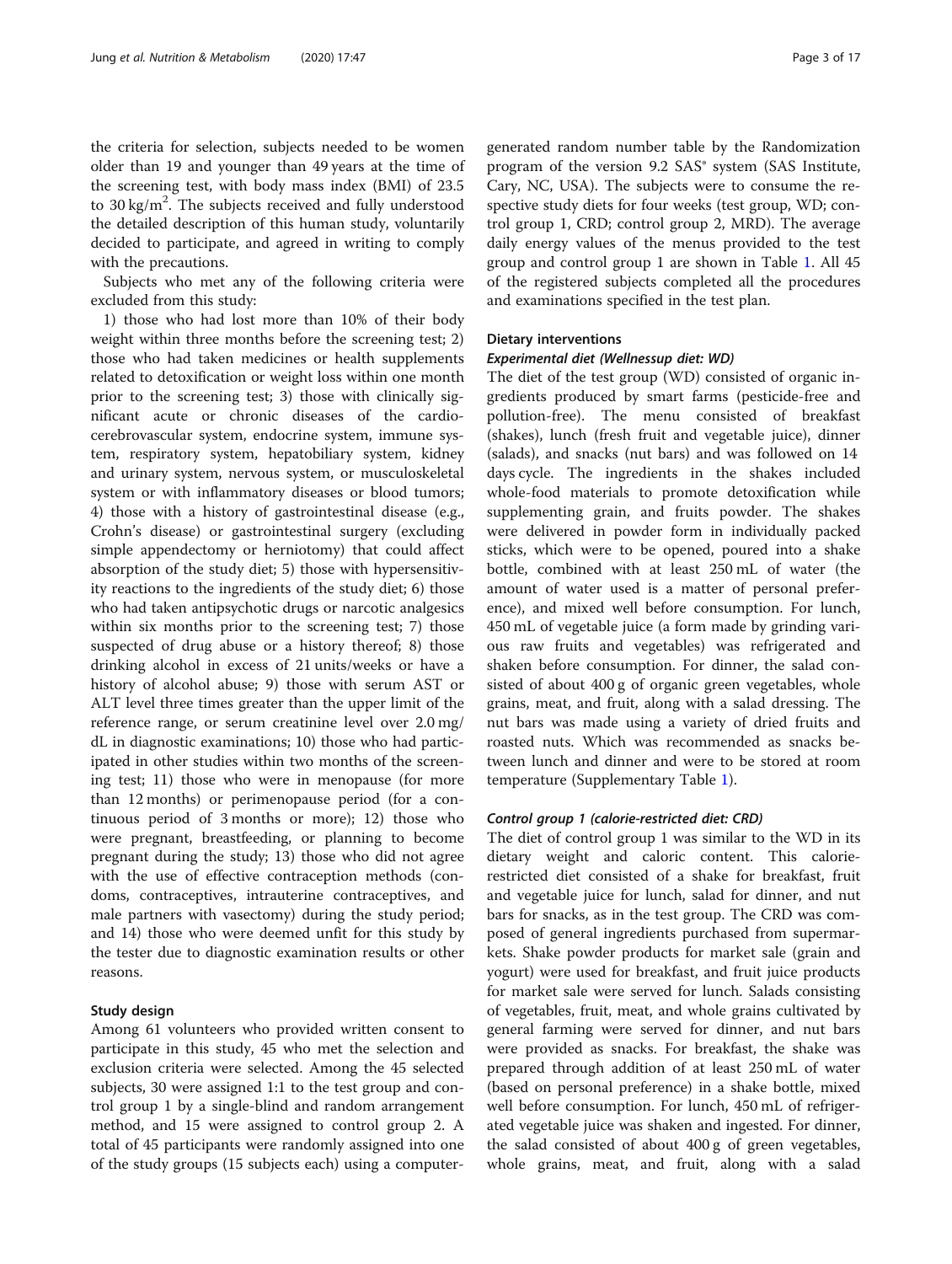| 155.4 (51%)<br>38.1 (13%)<br>48.5 (36%)<br>1215<br>Total<br>19.8<br>based food bars<br>Fruit and nut-<br>Snack<br>194.3<br>13.9<br>12.9<br>5.7<br>8<br>Fruit and vegetable Salad (common<br>juice (commercial) ingredients)<br>Dinner<br>509.4<br>22.7<br>400<br>55<br>$\overline{2}$<br>Lunch<br>CRD(Calorie-restricted diet)<br>266.0<br>60.5<br>450<br>2.7<br>9.0<br>Shake (commercial<br>yogurt powder)<br>Breakfast<br>245.0<br>46.0<br>$\overline{C}$<br>3.6<br>S<br>168.6 (55%)<br>39.4 (12%)<br>47.7 (33%)<br>Total<br>1225<br>26.8<br>based food bars<br>Fruit and nut-<br>Snack<br>194.3<br>13.9<br>12.9<br>3.7<br>8<br>Nutri shake (6 kinds Mixed fruit and Salad (organic<br>of whole food in a vegetable juice ingredients)<br>Dinner<br>509.4<br>$\frac{400}{5}$<br>22.7<br>35<br>Lunch<br>246.2<br>70.2<br>450<br>S.<br>$\frac{6}{4}$<br>WD (Wellness-up diet)<br>Breakfast<br>powder)<br>Energy (kcal) $274.8$<br>49.5<br>$\sim$<br>58<br>Neight (g)<br>Protein (g)<br>Fiber (q)<br>GHO (g)<br>Fat (g)<br>Diets | Table 1 Provided mean dietary contents of the wellness diet group (per day) |  |  |  |  |  |
|---------------------------------------------------------------------------------------------------------------------------------------------------------------------------------------------------------------------------------------------------------------------------------------------------------------------------------------------------------------------------------------------------------------------------------------------------------------------------------------------------------------------------------------------------------------------------------------------------------------------------------------------------------------------------------------------------------------------------------------------------------------------------------------------------------------------------------------------------------------------------------------------------------------------------------------------------------------------------------------------------------------------------------|-----------------------------------------------------------------------------|--|--|--|--|--|
|                                                                                                                                                                                                                                                                                                                                                                                                                                                                                                                                                                                                                                                                                                                                                                                                                                                                                                                                                                                                                                 |                                                                             |  |  |  |  |  |
|                                                                                                                                                                                                                                                                                                                                                                                                                                                                                                                                                                                                                                                                                                                                                                                                                                                                                                                                                                                                                                 |                                                                             |  |  |  |  |  |
|                                                                                                                                                                                                                                                                                                                                                                                                                                                                                                                                                                                                                                                                                                                                                                                                                                                                                                                                                                                                                                 |                                                                             |  |  |  |  |  |
|                                                                                                                                                                                                                                                                                                                                                                                                                                                                                                                                                                                                                                                                                                                                                                                                                                                                                                                                                                                                                                 |                                                                             |  |  |  |  |  |
|                                                                                                                                                                                                                                                                                                                                                                                                                                                                                                                                                                                                                                                                                                                                                                                                                                                                                                                                                                                                                                 |                                                                             |  |  |  |  |  |
|                                                                                                                                                                                                                                                                                                                                                                                                                                                                                                                                                                                                                                                                                                                                                                                                                                                                                                                                                                                                                                 |                                                                             |  |  |  |  |  |
|                                                                                                                                                                                                                                                                                                                                                                                                                                                                                                                                                                                                                                                                                                                                                                                                                                                                                                                                                                                                                                 |                                                                             |  |  |  |  |  |
|                                                                                                                                                                                                                                                                                                                                                                                                                                                                                                                                                                                                                                                                                                                                                                                                                                                                                                                                                                                                                                 |                                                                             |  |  |  |  |  |
|                                                                                                                                                                                                                                                                                                                                                                                                                                                                                                                                                                                                                                                                                                                                                                                                                                                                                                                                                                                                                                 |                                                                             |  |  |  |  |  |

| Ì<br>٦                                             |  |
|----------------------------------------------------|--|
| Ì<br>ţ                                             |  |
| Ì<br>)                                             |  |
|                                                    |  |
| i<br>١<br>j<br>Ì                                   |  |
| i<br>ł                                             |  |
| l<br>$-1 - 1 = 1$<br>$\overline{\phantom{a}}$<br>I |  |
| I<br>Ī<br>i<br>١<br>ī                              |  |
| ţ<br>I<br>٢<br>i<br>ì                              |  |
| δ<br>j<br>I                                        |  |
| I                                                  |  |
|                                                    |  |
|                                                    |  |

<span id="page-3-0"></span>Jung et al. Nutrition & Metabolism (2020) 17:47 Page 4 of 17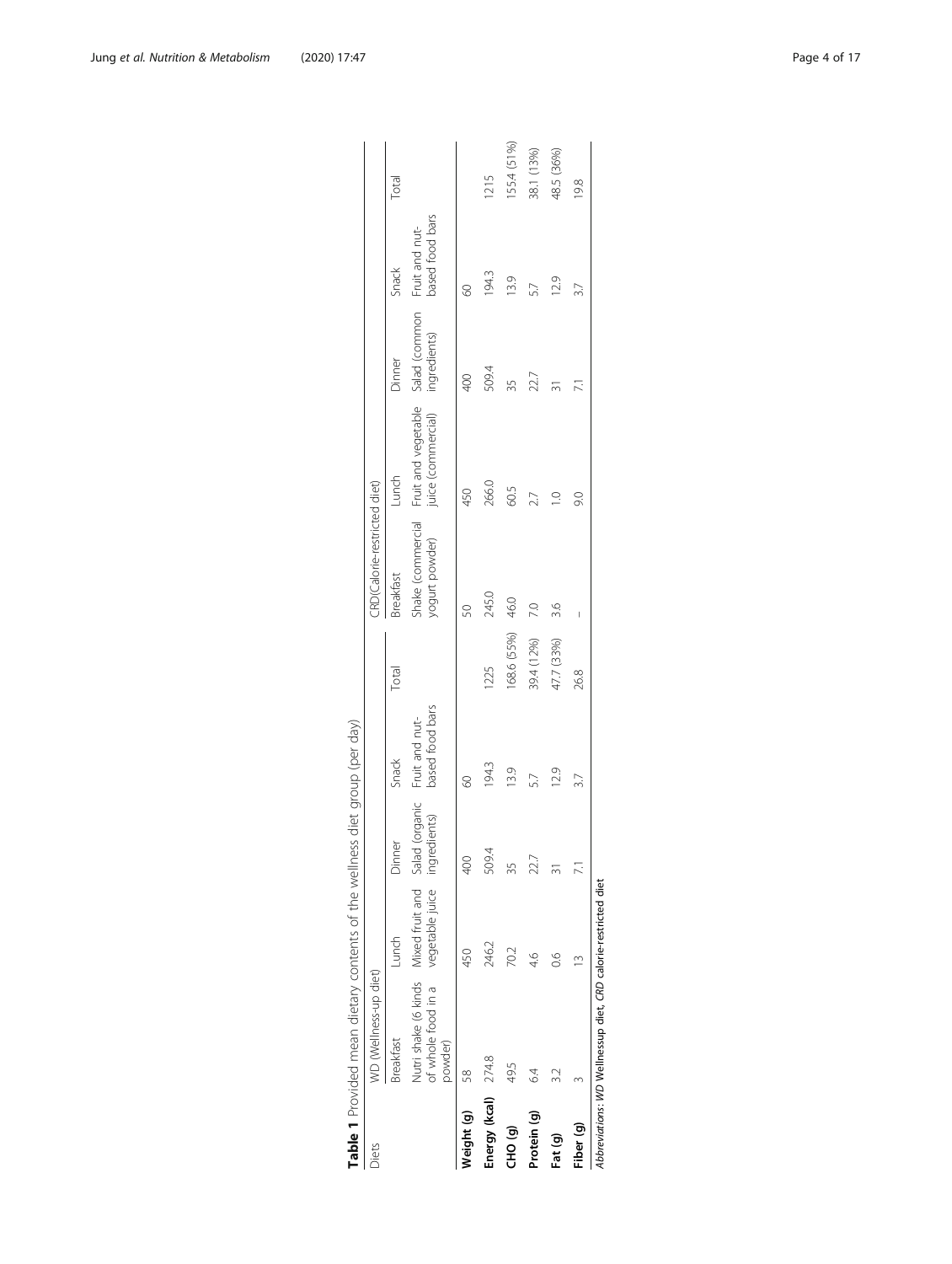dressing. The nut bars were recommended as snacks between lunch and dinner and were to be stored at room temperature.

#### Control group 2 (maintaining regular diet: MRD)

The subjects assigned to control group 2 were required to maintain their daily meal patterns without calorie restriction for four weeks and did not receive provided test meals. The subjects recorded all foods and beverages consumed for 28 days in detail on a diet record form.

#### Compliance and safety of the study subjects

We recommended that the subjects eat only the clinical research diet provided during the study period and asked them to maintain the same level of physical activity that they were performing before the study to minimize the impact of lifestyle changes on the test results. To observe changes in diet and physical activity, we assessed the dietary intake, diet compliance, and physical activity levels of the subjects during the study period. For examination of diet, subjects were asked to record the foods they consumed every day in a dietary diary. Subjects were monitored for current drug use, self-reported symptoms or side effects, changes in physical activity, lifestyle habits, and suitability for the chosen diet. A safety test was conducted to evaluate the clinical condition of each subject, including adverse reactions, and the results were recorded in a case report to investigate possible adverse reactions in this human study. In addition, vital signs, blood tests, and chemical tests were reviewed.

#### Outcome measures

#### Anthropometric measures, harmful elements in hair, and biochemical analysis

All subjects underwent efficacy and safety assessments before and after the four-week study. The primary efficacy evaluation items were harmful elements in hair (29 types of heavy metals), and the secondary efficacy evaluation items were anthropometric indexes (weight, BMI, body fat, body fat percentage, fat-free mass, WC, HC, and waist-to-hip ratio(WHR)), lipid metabolic indexes (total cholesterol, Apo A1, Apo B, triglycerides, HDLcholesterol, and LDL-cholesterol levels), blood glucose indexes (glucose, insulin, and HbA1c), an inflammatory index (hs-CRP), uric acid level, GGT level, and urinary organic acid levels (β-hydroxybutyrate, isocitrate, methylmalonate, α-ketoisocaproate, αhydroxybutyrate, 3,4-dihydroxyphenylpropionate, and 8-hydroxy-2-deoxyguanosine). As safety measurements, abnormal responses were monitored, a diagnostic examination was performed, vital signs were tested, a physical examination was conducted, and an electrocardiogram was recorded.

#### Anthropometry and medical examination

The anthropometric measures were height, weight, WC, HC, and BMI. Height and weight were measured with a GL-150 (G-Tech Co., Uijeongbu, Korea) while subjects were dressed in light clothing. WC was measured with a tape measure around the middle of the pelvis and the lower part of the ribs while the subject stood with his/ her feet 25–30 cm apart and breathed comfortably. Body fat, body fat percentage, and muscle mass were measured with an Inbody 720 (Biospace Co., Seoul, Korea).

#### Blood pressure measurement

Blood pressure was measured with an HBP-9020 (Omron Healthcare Co., Ltd., Kyoto, Japan) after the subject had arrived at the research site and had rested comfortably for at least 10 min. Three measurements of systolic blood pressure (SBP), diastolic blood pressure (DBP), and pulse rate were recorded at intervals of approximately 2 min while the subject was seated, and the average was calculated. The medical team carried out the examination through interviews, ocular inspection, auscultation, percussion, and palpation.

#### Harmful elements in hair (29 types of heavy metals)

In total, 29 harmful elements were measured in hair by means of an ICP, Agilent 7800 ICP-MS (Agilent, CA, USA) [\[35\]](#page-15-0). Twelve carcinogenic heavy metals (arsenic, beryllium, cadmium, lead, mercury, nickel, palladium, rhodium, thallium, tin, thorium, and uranium) and 17 toxic heavy metals (aluminum, antimony, barium, bismuth, cerium, cesium, gadolinium, gallium, gold, indium, platinum, rubidium, silver, tellurium, titanium, tungsten, and zirconium) were identified in hair. For collection, 0.4 g of hair was cut as close to the roots as possible from 5 to 6 places in the occipital region. Hair was also collected at the nearest point to the scalp (two to three cm from the scalp), and long hairs or long hair ends were not used. It was recommended that the subjects wash their hair with only water on the day of hair sampling (sweaty or dirty hair was not suitable).

#### Blood test

Blood was collected after subjects had fasted for more than 12 h overnight. The blood was centrifuged at 3000 rpm (Hanil Science Industrial Co., Ltd. Seoul, Korea) for 20 min and kept frozen at − 80 °C until analysis. Total cholesterol, neutral blood lipid, and HDL-C levels were analyzed with a Hitachi 7600–100 analyzer (Hitachi High Technologies Corporation, Tokyo, Japan), and the LDL-C content was calculated with the Friedewald formula [[36](#page-15-0)]. Glucose, insulin and HbA1c levels were measured to investigate blood glucose control. Lipid metabolic indexes of free fatty acid, apolipoprotein A1, apolipoprotein B, and apolipoprotein E, along with liver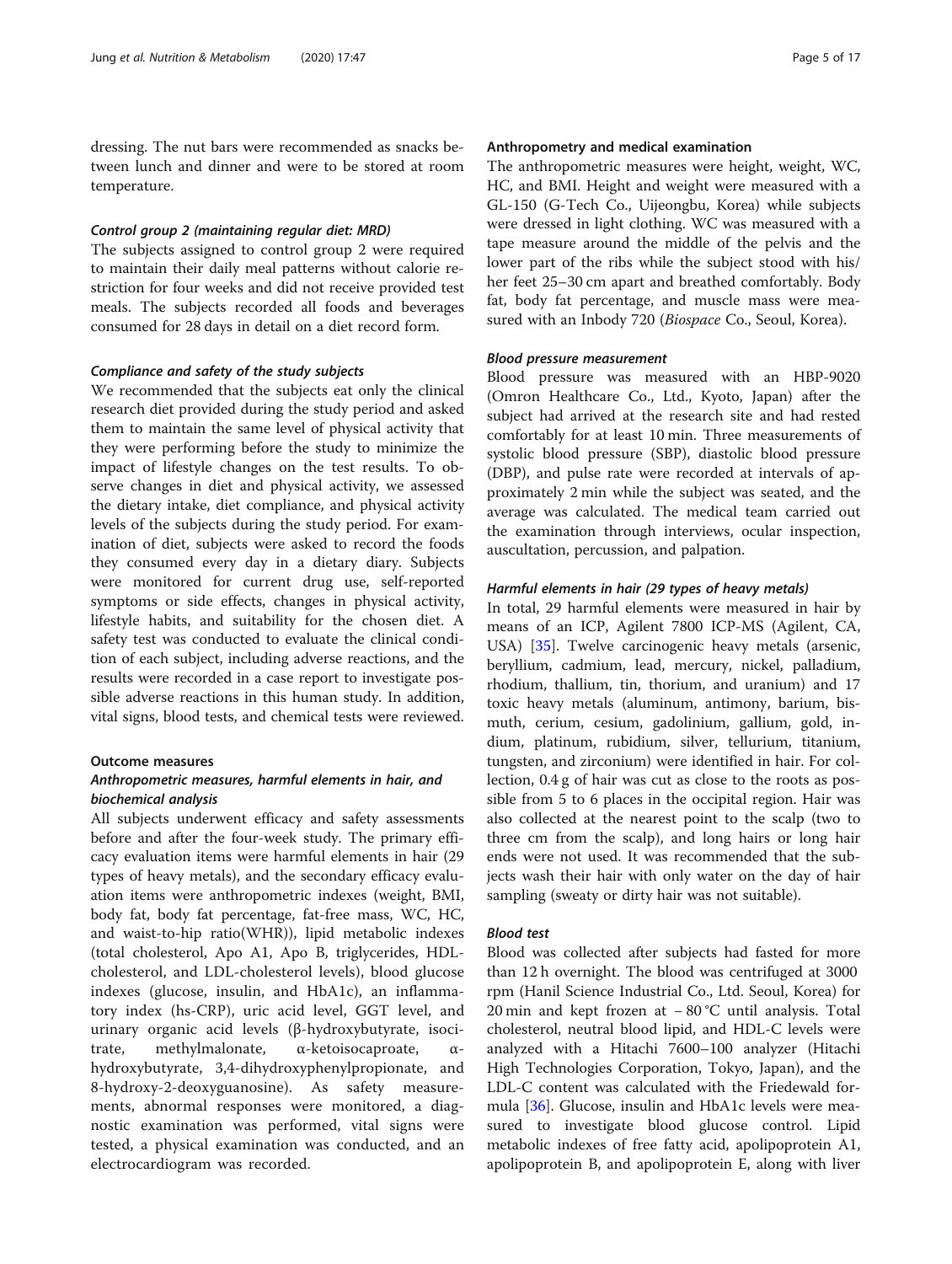enzyme indexes of GGT, ALT, AST and total bilirubin, were analyzed with an ADVIA 2400 chemistry system (SIEMENS, Munich, Germany).

#### Urinary organic acid test

The intermediate urine of the first urine of the morning (about 10 mL) was collected from each subject, and urinary organic acid tests were conducted. The urine samples were analyzed for levels of β-hydroxybutyrate, isocitrate, α-ketoisocaproate, methylmalonate, and αhydroxybutyrate (AHB) by GC-MS (Agilent 5977B Series GCC/MSD System, Santa Clara, CA, USA). The 8 hydroxy-2-deoxyguanosine (8-OHdG) level was analyzed by LC-MS (Agilent 6400 Series Triple Quad LC/MS System). The water intake of the subjects was limited to one cup (240 mL) after 8 p.m. the day before urine sampling. The subjects were also instructed to refrain from excessive concentrate, drinks, coffee, and alcohol.

#### Investigation of dietary intake and physical activity

Trained nutritionists explained the dietary diary to each subject and provided instructions for use. The dietary intake surveys were collected at the first (baseline) and second visits, and the results were verified directly through interviews when the data were retrieved. The subjects completed the first dietary intake survey three days prior to the first visit in the dietary diary according to the meal record method. The purpose of the first survey was to determine the total calorie and nutrient composition of the average daily diet before the study. The second dietary intake survey was conducted to determine the intake of the study diet and all the other foods (beverages) for 28 days. The subjects assigned to the MRD group recorded all the foods they ate freely every day in the diary. The randomly assigned subjects in the WD and CRD groups marked whether or not they had eaten the study diet each day in the issued diary. The subjects in these groups also recorded their intake levels of the provided foods and photographed the remaining amounts after they had eaten the meals each day. Other foods and beverages consumed were also recorded in detail on a separate form. Even if the subjects ate meals other than those provided in this study, they were not eliminated. The subjects were taught to accurately record the additional foods that they would inevitably consume, after receiving training to eat only the foods that were provided and those that were added to the served foods. In the analysis of dietary intake data, the average values of the dietary diaries for 28 days were evaluated by the researchers assigned to each group in the Can Pro 4.0 program (The Korean Nutrition Society, Seoul, Korea). Physical activity was evaluated according to a metabolic equivalent task (MET) assessment using the global physical activity questionnaire (GPAQ). The MET

value was used for analysis of physical activity or GPAQ data, representing the relative proportion of working metabolic rate to metabolic rate at rest.

#### Statistical analysis

All statistical analyses were performed using SAS<sup>®</sup> version 9.2 (SAS Institute, Cary, North Carolina, USA). The data was presented as mean ± standard deviation (SD) or median with interquartile range (25th to 75th percentile), depending upon normalcy of data distribution.

The Chi-square test and Wilcoxon rank-sum test were used for the homogeneity test and the baseline homogeneity test, respectively, among the study groups. The variation in primary and secondary outcomes efficacy evaluation item after four weeks of diet intake (Δ Week 4 - Week 0) was compared among the WD, CRD, and MRD groups by the Kruskal-Wallis test and the Repeated Measures ANOVA. Control groups 1 and 2 were compared with the test group by the Wilcoxon ranksum test. For each group (WD, CRD, and MRD group), the changes in intake before and after the four-week study were evaluated by the Wilcoxon signed-rank test. The significance was statistically significant at the level of  $p < 0.05$ .

#### Sample size

The sample size was statistically calculation for this study was based on the assumption of − 2.6 kg variation in measured weight after 7 days of Lemon detox diet supplementation, − 0.6 kg variation in the control group, and standard deviation of 1.7 kg, a sample size of each group was determined to be 15 participants, allowing for a 20% dropout rate. The groups were equal in size in order to obtain the greatest statistical power. The number of subjects required was calculated as described in Kim et al. (2015) [[16\]](#page-15-0) therefore, a total of 45 participants were randomly assigned into one of the study groups.

#### Results

#### Participant demographic characteristics

The general characteristics of the subjects in this study are presented in Table [2](#page-6-0). All the study subjects were women, and the average age was  $26.2 \pm 4.6$  years. The age, weight, BMI, blood pressure, pulse, blood glucose and lipid profiles, drinking history, and smoking history did not differ significantly among the three groups. Sixty-one subjects voluntarily provided written consent and were screened for this study, and 45 of them were selected following evaluation of suitability for the study. No one was allowed to drop out or violate the research plan during this study, and the 45 registered subjects completed all the study procedures (Fig. [1](#page-7-0)).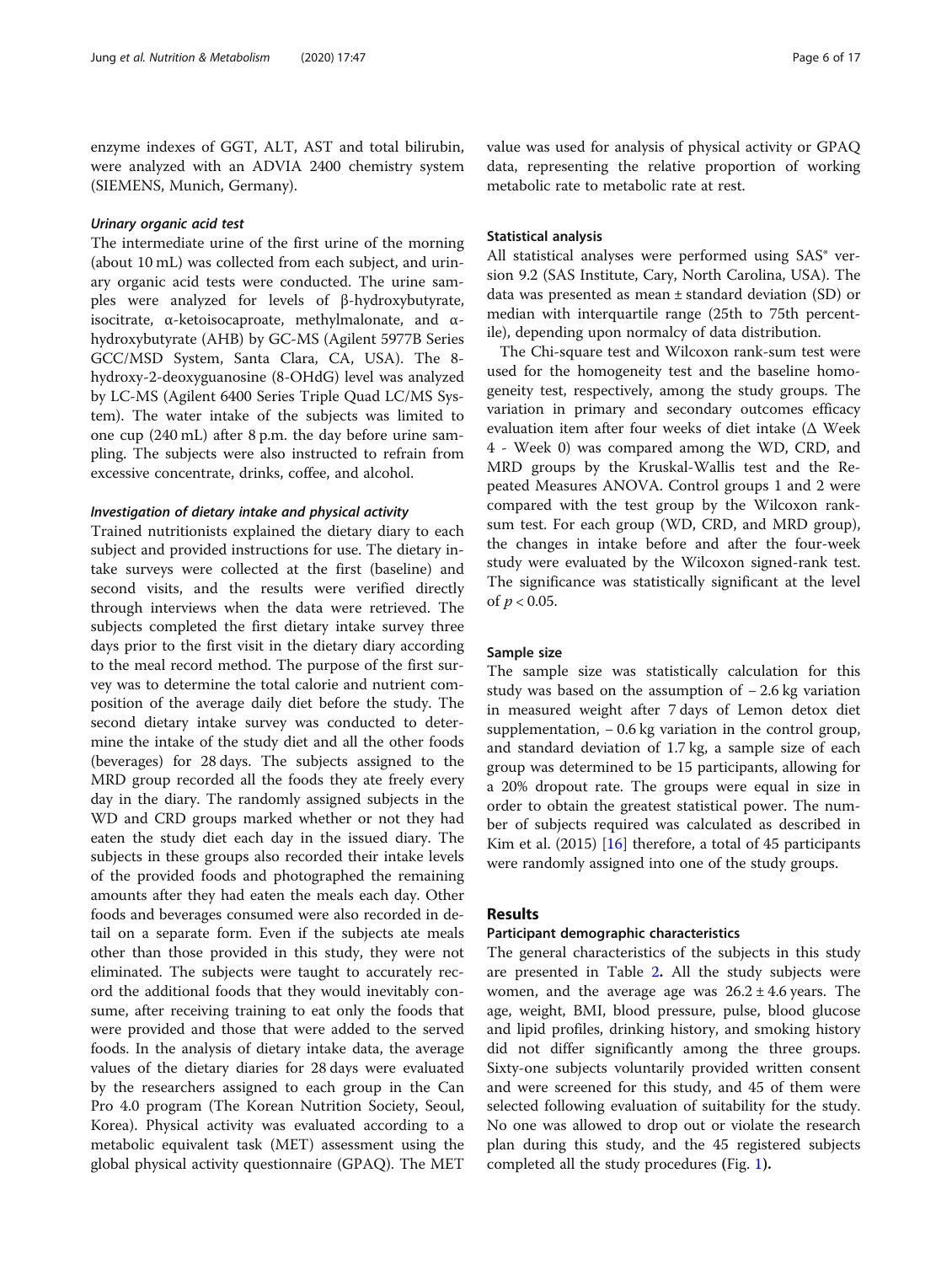<span id="page-6-0"></span>Table 2 General characteristics of the subjects

| Variables                            | <b>WD</b><br>$(n = 15)$ | CRD<br>$(n = 15)$  | <b>MRD</b><br>$(n = 15)$ | $p$ -value <sup>1)</sup><br>$(W-M-C)$ | $p$ -value <sup>2</sup> $(W-M)$ | $p$ -value <sup>3)</sup> (W-C) | $p$ -value <sup>4</sup> $(M-C)$ |
|--------------------------------------|-------------------------|--------------------|--------------------------|---------------------------------------|---------------------------------|--------------------------------|---------------------------------|
| Age, years                           | $25.73 \pm 4.18$        | $24.93 \pm 4.57$   | $27.93 \pm 5.04$         | 0.261                                 | 0.602                           | 0.234                          | 0.138                           |
| Sex (male/female)                    | 0/15                    | 0/15               | 0/15                     |                                       |                                 |                                |                                 |
| Height (cm)                          | $163.33 \pm 5.47$       | $161.80 \pm 5.05$  | $162.93 \pm 6.65$        | 0.683                                 | 0.347                           | > 0.99                         | 0.617                           |
| Weight (kg)                          | $70.21 \pm 8.41$        | $67.84 \pm 6.29$   | $70.18 \pm 6.59$         | 0.687                                 | 0.534                           | > 0.99                         | 0.407                           |
| Body Mass Index (kg/m <sup>2</sup> ) | $26.25 \pm 1.98$        | $25.91 \pm 1.95$   | $26.41 \pm 1.60$         | 0.455                                 | 0.507                           | 0.470                          | 0.280                           |
| Body Fat Mass (kg)                   | $25.05 \pm 4.67$        | $23.69 \pm 4.48$   | $25.18 \pm 4.69$         | 0.547                                 | 0.361                           | 0.803                          | 0.361                           |
| Body Fat (%)                         | $35.89 \pm 3.42$        | $35.25 \pm 4.00$   | $36.04 \pm 4.36$         | 0.586                                 | 0.455                           | 0.724                          | 0.361                           |
| Fat-Free Mass (kg)                   | $44.54 \pm 5.51$        | $43.13 \pm 3.70$   | $44.33 \pm 4.03$         | 0.713                                 | 0.756                           | 0.819                          | 0.361                           |
| Waist Circumference (cm)             | $88.46 \pm 7.84$        | $85.67 \pm 7.53$   | $87.51 \pm 6.14$         | 0.633                                 | 0.372                           | 0.884                          | 0.493                           |
| Hip Circumference (cm)               | $101.49 \pm 3.50$       | $99.75 \pm 3.48$   | $101.87 \pm 4.66$        | 0.334                                 | 0.254                           | 0.884                          | 0.178                           |
| Drinking (yes/no) <sup>5)</sup>      | 8/7                     | 6/9                | 7/8                      | $0.765^{3}$                           | 0.464                           | 0.715                          | 0.713                           |
| Alcohol (units/week)                 | $2.51 \pm 0.53$         | $2.55 \pm 2.62$    | $4.70 \pm 3.19$          | 0.287                                 | 0.212                           | 0.415                          | 0.247                           |
| Current Smoker (yes/no)              | 0/15                    | 0/15               | 0/15                     |                                       |                                 |                                | $\overline{\phantom{0}}$        |
| TC (mg/dL)                           | $196.93 \pm 32.84$      | $182.13 \pm 29.34$ | $207.27 \pm 38.31$       | 0.213                                 | 0.198                           | 0.561                          | 0.115                           |
| TG (mg/dL)                           | $96.13 \pm 44.13$       | $74.07 \pm 27.14$  | $107.20 \pm 64.91$       | 0.215                                 | 0.171                           | 0.709                          | 0.120                           |
| HDL-C (mg/dL)                        | $63.73 \pm 14.10$       | $63.47 \pm 13.23$  | $67.87 \pm 17.08$        | 0.612                                 | 0.950                           | 0.394                          | 0.418                           |
| LDL-C (mg/dL)                        | $108.27 \pm 27.83$      | $96.93 \pm 26.42$  | $113.40 \pm 33.87$       | 0.324                                 | 0.281                           | 0.868                          | 0.152                           |
| Glucose (mg/dL)                      | $92.20 \pm 11.19$       | $85.00 \pm 5.20$   | $86.07 \pm 7.41$         | 0.083                                 | 0.038                           | 0.092                          | 0.819                           |
| Insulin $(\mu U/mL)$                 | $11.80 \pm 4.49$        | $9.29 \pm 4.13$    | $12.14 \pm 8.46$         | 0.230                                 | 0.115                           | 0.299                          | 0.407                           |
| HbA1c (%)                            | $5.41 \pm 0.21$         | $5.29 \pm 0.21$    | $5.37 \pm 0.36$          | 0.430                                 | 0.177                           | 0.564                          | 0.596                           |
| hs-CRP (mg/L)                        | $1.80 \pm 2.99$         | $0.96 \pm 1.87$    | $0.95 \pm 1.48$          | 0.317                                 | 0.183                           | 0.443                          | 0.319                           |
| GGT (IU/L)                           | $27.87 \pm 48.53$       | $10.00 \pm 4.21$   | $14.53 \pm 7.49$         | 0.184                                 | 0.191                           | 0.983                          | 0.069                           |
| Uric acid (mg/dL)                    | $5.21 \pm 1.08$         | $4.74 \pm 1.06$    | $5.13 \pm 0.82$          | 0.264                                 | 0.152                           | 0.934                          | 0.184                           |

Values are presented as mean  $\pm$  SD<br><sup>1)</sup> Analyzed by the Kruskal-Wallis test for change in WD-MRD-CRD groups

<sup>2)</sup> Analyzed by the Wilcoxon rank-sum test for change in WD-MRD groups<sup>3)</sup> Analyzed by the Wilcoxon rank-sum test for change in WD-CRD groups<sup>4)</sup> Analyzed by the Wilcoxon rank-sum test for change in MRD-CRD groups<sup>5</sup>) An

Abbreviations: WD Wellnessup diet, MRD maintaining regular diet, CRD calorie-restricted diet, TC Total Cholesterol, TG Triglycerides, HDL-C HDL-Cholesterol, LDL-C LDL-Cholesterol, GGT Gamma-Glutamyl Transferase

#### Changes in harmful elements in hair

The changes in toxic trace elements in hair are presented in Table [3](#page-8-0). A total of 29 heavy metals, three were significantly lower or exhibited a reduction after four weeks of WD intake compared to baseline (Ni,  $p = 0.003$ ; Rh,  $p = 0.005$ ; W,  $p = 0.002$ ). Among these four heavy metals were significantly lower in the WD group compared to the CRD or MRD group (Ni,  $p = 0.025$ ; Rh,  $p =$ 0.034; Sn,  $p = 0.050$ ; Ga,  $p = 0.042$ ).

#### Changes in anthropometric indexes

The results of the anthropometric indexes are presented in Table [4](#page-11-0). After four weeks of diet intake, the WD group exhibited significant decreases in weight  $(p =$ 0.013), BMI ( $p = 0.011$ ), fat-free mass ( $p = 0.002$ ), and WC ( $p = 0.0067$ ) compared to baseline. In the WD group compared to the CRD or MRD group weight ( $p = 0.007$ ), body mass index  $(p = 0.001)$ , and WC  $(p = 0.007)$  were significantly lower after four weeks of participation in the diet. Reduction change of fat-free mass was also significantly lower in the WD group than in the CRD or MRD group ( $p = 0.002$ ). Although fat-free mass was reduced in both the WD group  $(p = 0.046)$  and the CRD group ( $p = 0.019$ ), a greater decrease was observed in the CRD group.

#### Changes in urinary organic acids

The results for the urinary organic acids are presented in (Supplementary Table [2\)](#page-14-0).

The levels of isocitrate ( $p = 0.041$ ) and  $\alpha$ -ketoisocaproate  $(p < 0.001)$  in the WD group were significantly increased after the diet than at baseline. In the CRD group, the levels of β-hydroxybutyrate ( $p = 0.003$ ), methylmalonate ( $p =$ 0.002), and 8-hydroxy-2-deoxyguanosine  $(p = 0.030)$  were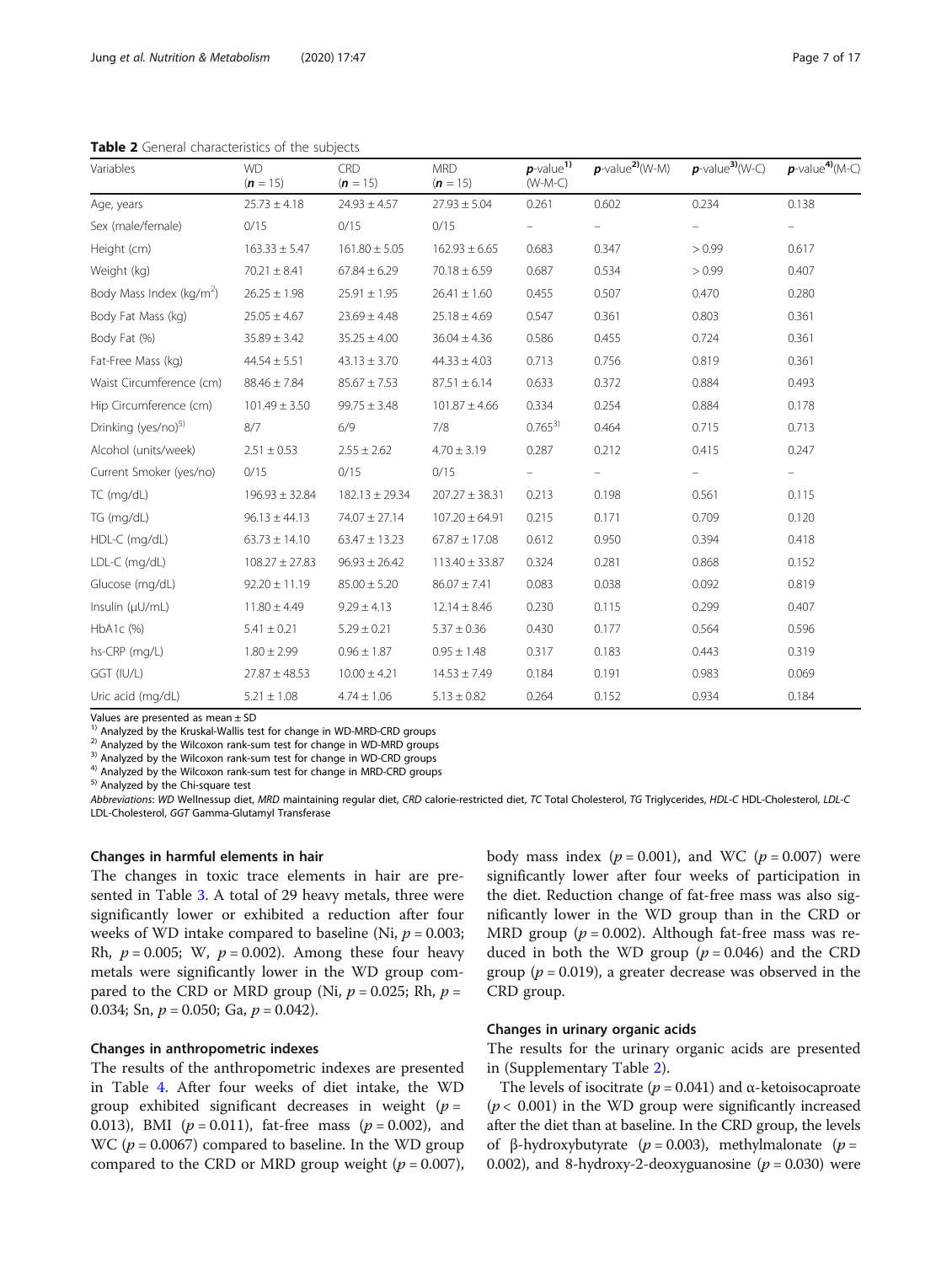<span id="page-7-0"></span>

significantly different after four weeks of the diet. Significant changes in methylmalonate  $(p = 0.041)$  and 8hydroxy-2-deoxyguanosine levels  $(p < 0.001)$  were observed in the MRD group after four weeks. The change in methylmalonate level differed significantly between the WD and MRD groups  $(p = 0.028)$ .

Changes in average daily diet intake and physical activity The dietary intake results are presented in Table [5](#page-12-0). In terms of the composition of major nutrients and the number of calories consumed, the WD and CRD groups exhibited good dietary compliance, with no significant difference between the groups. The dietary intakes were significantly lower in the WD and CRD groups than in the MRD group (calories,  $p = 0.002$ ; CHO,  $p = 0.001$ ; protein,  $p < 0.0001$ ). The daily intake of dietary fiber in the MRD group was  $12.6$  g (IQR¼ 9.8 g to  $14.6$  g), which was significantly lower than that of the WD group 23.0 g (IQR¼ 20.4 g to 23.3 g,  $p < 0.001$ ) or the CRD group 15.6 g (IQR¼ 14.7 g to 16.9 g,  $p < 0.0001$ ). The daily intake of cholesterol was significantly lower in the WD group than in the CRD and MRD groups  $(p < 0.001)$ . The intakes of antioxidant vitamins such as vitamin A  $(p < 0.001)$ , vitamin E  $(p = 0.004)$ , beta-carotene  $(p <$ 0.0001), and vitamin C  $(p < 0.0001)$  were significantly higher in the WD group than in the CRD and MRD groups. The daily intake of folic acid was significantly higher in the CRD group than in the WD and MRD groups ( $p = 0.007$ ), while the daily intakes of vitamins  $B_1$ ( $p = 0.002$ ) and B<sub>2</sub> ( $p = 0.002$ ) were significantly higher in the MRD group than in the WD and CRD groups. Physical activity surveys revealed that the body activity (MET) of the CRD and MRD groups tended to decrease during the study that there was no significant difference among the groups( $p > 0.05$ ).

#### Safety of the study subjects

During the period of participation in this study, there were no clinically significant changes in the results of diagnostic examinations, vital signs tests, biochemical markers (hematological test, blood biochemistry test, and urine test), and electrocardiograms among the safety parameters( $p > 0.05$ ) (Supplementary Table [3\)](#page-14-0).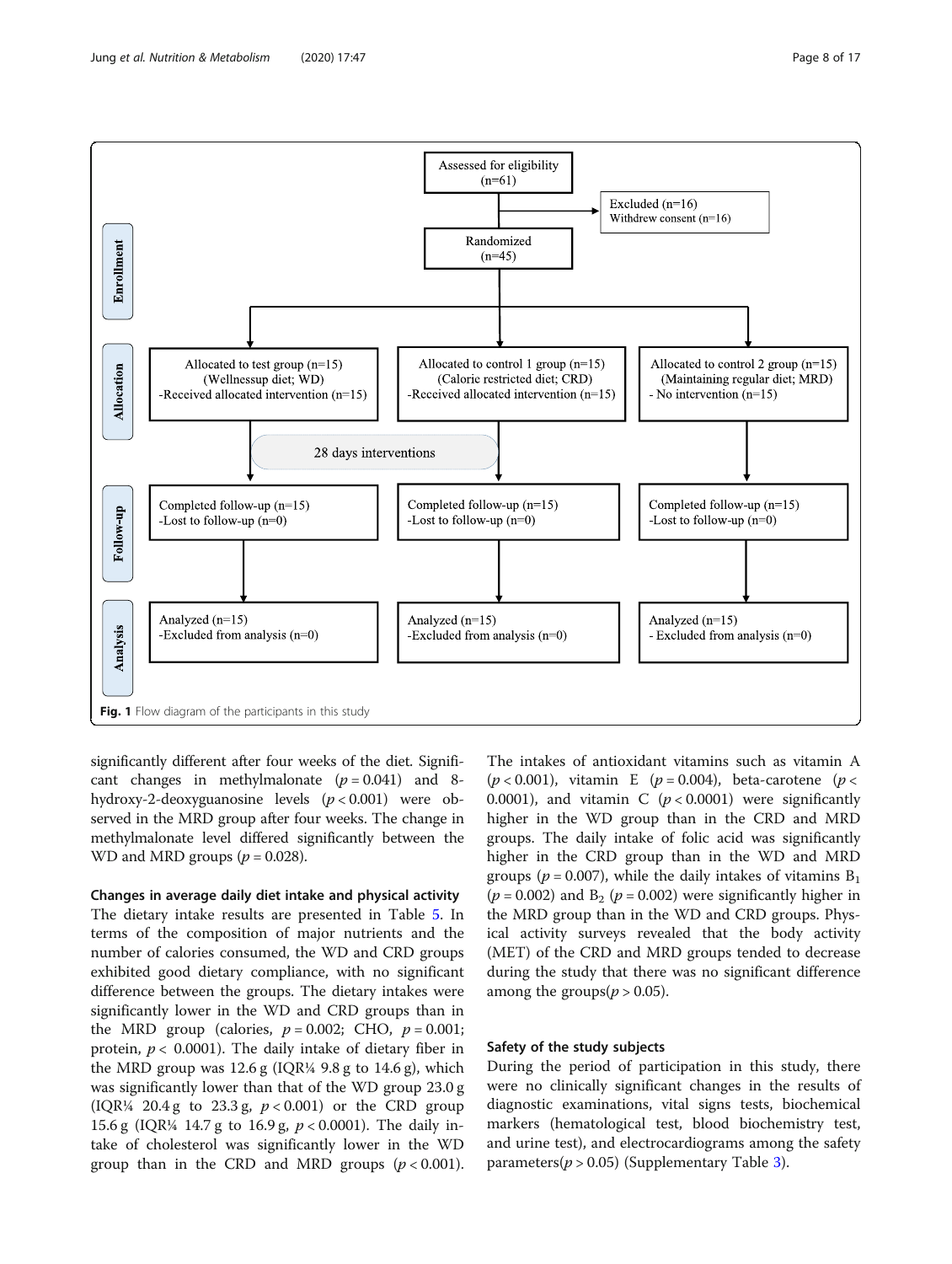| Variables                | <b>WD</b><br>$(n = 15)$   | CRD<br>$(n = 15)$         | <b>MRD</b><br>$(n = 15)$  | $p$ -value <sup>2)</sup><br>$(W-M-C)$ | $p$ -value <sup>3)</sup><br>$(W-M)$ | $p$ -value <sup>4)</sup><br>$(W-C)$ | $p$ -value <sup>5)</sup><br>$(M-C)$ |
|--------------------------|---------------------------|---------------------------|---------------------------|---------------------------------------|-------------------------------------|-------------------------------------|-------------------------------------|
| $\overline{Pb}$          |                           |                           |                           |                                       |                                     |                                     |                                     |
| Baseline                 | $4.6(3.2 - 7.6)$          | $5.7(3.4 - 9.3)$          | $4.3(3.4 - 6.6)$          |                                       |                                     |                                     |                                     |
| 4-week                   | $3.3(2.6 - 4.9)$          | $5.6(3.1 - 9.6)$          | $3.6(2.9 - 6.8)$          | 0.668                                 | 0.443                               | 0.819                               | 0.547                               |
| $p$ -value <sup>1)</sup> | 0.080                     | 0.454                     | 0.178                     |                                       |                                     |                                     |                                     |
| Ni                       |                           |                           |                           |                                       |                                     |                                     |                                     |
| Baseline                 | $0.9(0.7-1.4)$            | $1.0(0.3-1.3)$            | $0.9(0.5 - 1.2)$          |                                       |                                     |                                     |                                     |
| 4-week                   | $0.6(0.4 - 1.0)$          | $0.6(0.5-1.3)$            | $1.0(0.6 - 1.5)$          | 0.063                                 | 0.228                               | 0.025                               | 0.212                               |
| $p$ -value               | 0.003                     | 0.254                     | 0.600                     |                                       |                                     |                                     |                                     |
| Rh                       |                           |                           |                           |                                       |                                     |                                     |                                     |
| Baseline                 | $0.0004(0.0002 - 0.0006)$ | $0.0004(0.0003 - 0.0007)$ | $0.0004(0.0002 - 0.0004)$ |                                       |                                     |                                     |                                     |
| 4-week                   | $0.0002(0.0 - 0.0004)$    | $0.0004(0.0002 - 0.0007)$ | $0.0003(0.0002 - 0.0004)$ | 0.067                                 | 0.034                               | 0.070                               | 0.770                               |
| $p$ -value               | 0.005                     | 0.748                     | 0.578                     |                                       |                                     |                                     |                                     |
| Be                       |                           |                           |                           |                                       |                                     |                                     |                                     |
| Baseline                 | $0.0037(0.0032 - 0.0058)$ | $0.0042(0.0024 - 0.0068)$ | $0.0041(0.0020 - 0.0062)$ |                                       |                                     |                                     |                                     |
| 4-week                   | $0.0029(0.0025 - 0.0038)$ | $0.0034(0.0024 - 0.0096)$ | $0.0055(0.0019 - 0.0099)$ | 0.292                                 | 0.431                               | 0.097                               | 0.648                               |
| $p$ -value               | 0.147                     | 0.627                     | 0.235                     |                                       |                                     |                                     |                                     |
| As                       |                           |                           |                           |                                       |                                     |                                     |                                     |
| Baseline                 | $0.22(0.15 - 0.37)$       | $0.23(0.15 - 0.31)$       | $0.18(0.14 - 0.29)$       |                                       |                                     |                                     |                                     |
| 4-week                   | $0.20(0.15 - 0.28)$       | $0.19(0.15 - 0.25)$       | $0.20(0.13 - 0.28)$       | 0.534                                 | 0.480                               | 0.468                               | 0.361                               |
| $p$ -value               | 0.262                     | 0.041                     | 0.989                     |                                       |                                     |                                     |                                     |
| Hg                       |                           |                           |                           |                                       |                                     |                                     |                                     |
| Baseline                 | $7.17(5.21 - 11.63)$      | $6.56(4.36 - 8.91)$       | $9.06(6.91 - 14.99)$      |                                       |                                     |                                     |                                     |
| 4-week                   | 8.37(5.95-10.51)          | $6.89(4.52 - 9.71)$       | 10.05(7.38-15.72)         | 0.585                                 | 0.934                               | 0.455                               | 0.320                               |
| $p$ -value               | 0.639                     | 0.229                     | 0.107                     |                                       |                                     |                                     |                                     |
| U                        |                           |                           |                           |                                       |                                     |                                     |                                     |
| Baseline                 | $0.22(0.07 - 0.37)$       | $0.18(0.03 - 0.61)$       | $0.14(0.01 - 1.52)$       |                                       |                                     |                                     |                                     |
| 4-week                   | $0.12(0.04 - 0.35)$       | $0.18(0.03 - 0.43)$       | $0.10(0.02 - 1.81)$       | 0.596                                 | 0.329                               | 0.520                               | 0.771                               |
| $p$ -value               | 0.098                     | 0.734                     | 0.798                     |                                       |                                     |                                     |                                     |
| Sn                       |                           |                           |                           |                                       |                                     |                                     |                                     |
| Baseline                 | $0.61(0.29 - 2.35)$       | $0.38(0.30 - 0.77)$       | $0.53(0.40 - 1.21)$       |                                       |                                     |                                     |                                     |
| 4-week                   | $0.55(0.35 - 0.95)$       | $0.44(0.28 - 1.07)$       | $0.59(0.33 - 1.98)$       | 0.090                                 | 0.050                               | 0.068                               | 0.852                               |
| $p$ -value               | 0.073                     | 0.561                     | 0.421                     |                                       |                                     |                                     |                                     |
| Cd                       |                           |                           |                           |                                       |                                     |                                     |                                     |
| Baseline                 | $0.03(0.02 - 0.06)$       | $0.03(0.02 - 0.04)$       | $0.03(0.02 - 0.05)$       |                                       |                                     |                                     |                                     |
| 4-week                   | $0.04(0.03 - 0.06)$       | $0.03(0.02 - 0.05)$       | $0.03(0.02 - 0.05)$       | 0.774                                 | >0.999                              | 0.551                               | 0.550                               |
| $p$ -value               | 0.482                     | 0.394                     | 0.871                     |                                       |                                     |                                     |                                     |
| ΤI                       |                           |                           |                           |                                       |                                     |                                     |                                     |
| Baseline                 | $0.0024(0.0014 - 0.0052)$ | $0.0045(0.0031 - 0.0070)$ | $0.0025(0.0014 - 0.0045)$ |                                       |                                     |                                     |                                     |
| 4-week                   | $0.0024(0.0020 - 0.0059)$ | $0.0053(0.0020 - 0.0065)$ | $0.0041(0.0020 - 0.0051)$ | 0.032                                 | 0.221                               | 0.206                               | 0.008                               |
| $p$ -value               | 0.610                     | 0.223                     | 0.031                     |                                       |                                     |                                     |                                     |
| Th                       |                           |                           |                           |                                       |                                     |                                     |                                     |
| Baseline                 | $0.0034(0.0022 - 0.0046)$ | $0.0026(0.0014 - 0.0038)$ | $0.0026(0.0020 - 0.0034)$ |                                       |                                     |                                     |                                     |
| 4-week                   | 0.0032(0.0023-0.0039)     | $0.0030(0.0016 - 0.0040)$ | $0.0025(0.0019 - 0.0031)$ | 0.589                                 | 0.254                               | 0.709                               | 0.740                               |

### <span id="page-8-0"></span>Table 3 Changes in concentrations (μg g<sup>-1</sup>) of harmful elements in hair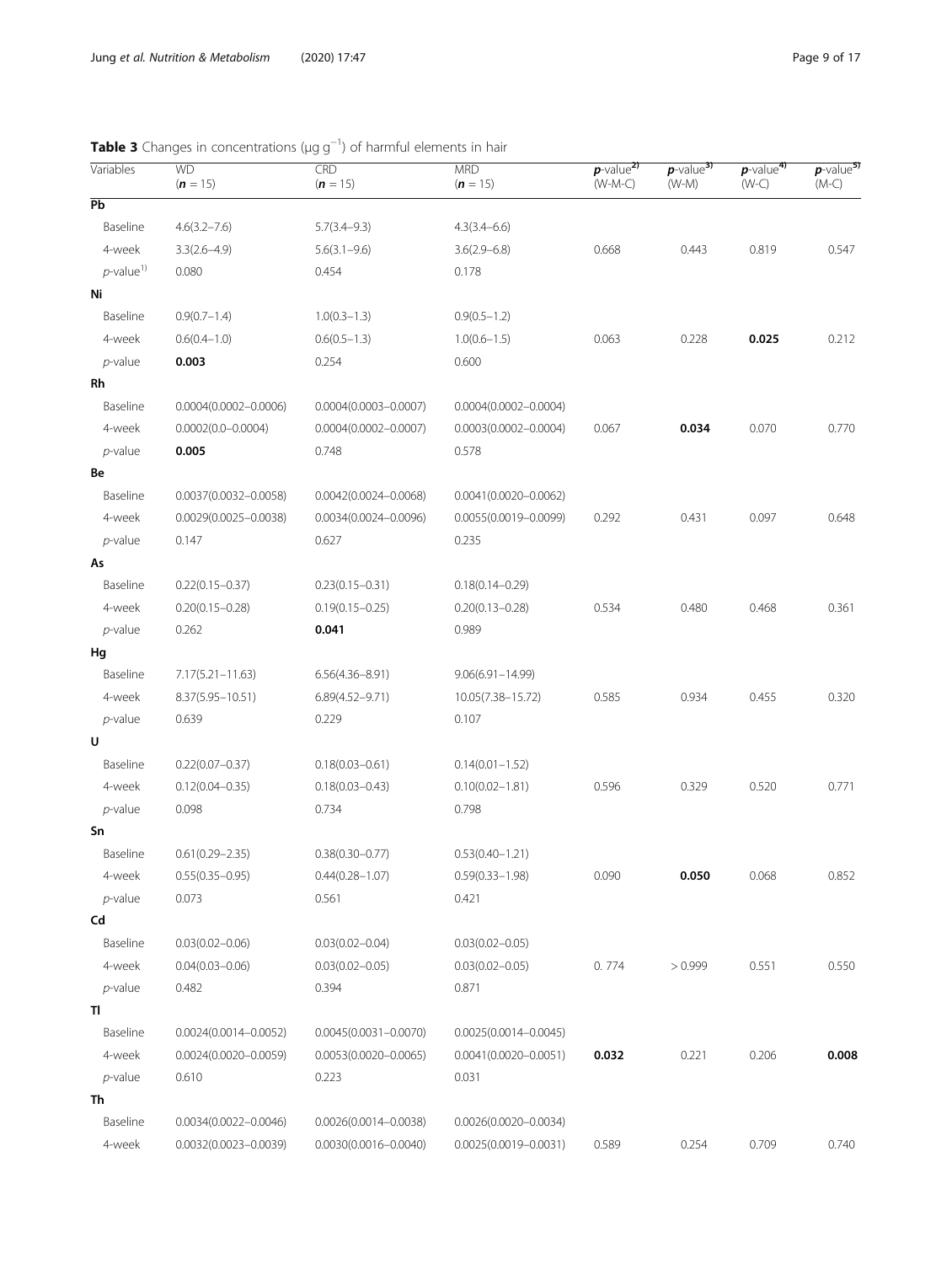### Table 3 Changes in concentrations (µg g<sup>-1</sup>) of harmful elements in hair *(Continued)*

| Variables  | <b>WD</b><br>$(n = 15)$ | N J J<br>CRD<br>$(n = 15)$ | <b>MRD</b><br>$(n = 15)$ | $p$ -value <sup>2)</sup><br>$(W-M-C)$ | $p$ -value <sup>3)</sup><br>$(W-M)$ | $p$ -value <sup>4)</sup><br>$(W-C)$ | $p$ -value <sup>5)</sup><br>$(M-C)$ |
|------------|-------------------------|----------------------------|--------------------------|---------------------------------------|-------------------------------------|-------------------------------------|-------------------------------------|
| $p$ -value | 0.945                   | 0.323                      | 0.820                    |                                       |                                     |                                     |                                     |
| Pd         |                         |                            |                          |                                       |                                     |                                     |                                     |
| Baseline   | $0.013(0.008 - 0.024)$  | $0.009(0.007 - 0.017)$     | $0.024(0.006 - 0.033)$   |                                       |                                     |                                     |                                     |
| 4-week     | $0.014(0.007 - 0.016)$  | $0.011(0.007 - 0.017)$     | $0.016(0.011 - 0.032)$   | 0.583                                 | 0.290                               | 0.547                               | 0.819                               |
| $p$ -value | 0.104                   | > 0.999                    | 0.703                    |                                       |                                     |                                     |                                     |
| Gd         |                         |                            |                          |                                       |                                     |                                     |                                     |
| Baseline   | $0.002(0.002 - 0.003)$  | $0.002(0.001 - 0.002)$     | $0.002(0.002 - 0.003)$   |                                       |                                     |                                     |                                     |
| 4-week     | $0.002(0.001 - 0.003)$  | $0.002(0.001 - 0.003)$     | $0.002(0.001 - 0.004)$   | 0.534                                 | 0.362                               | 0.330                               | > 0.999                             |
| $p$ -value | 0.139                   | > 0.999                    | 0.945                    |                                       |                                     |                                     |                                     |
| Ga         |                         |                            |                          |                                       |                                     |                                     |                                     |
| Baseline   | $0.016(0.010 - 0.021)$  | $0.012(0.006 - 0.019)$     | $0.012(0.009 - 0.016)$   |                                       |                                     |                                     |                                     |
| 4-week     | $0.010(0.008 - 0.016)$  | $0.010(0.065 - 0.014)$     | $0.013(0.011 - 0.027)$   | 0.042                                 | 0.213                               | 0.014                               | 0.198                               |
| $p$ -value | 0.064                   | 0.804                      | 0.135                    |                                       |                                     |                                     |                                     |
| Au         |                         |                            |                          |                                       |                                     |                                     |                                     |
| Baseline   | $0.0(0.0-0.1)$          | $0.1(0.0-0.3)$             | $0.1(0.0-0.2)$           |                                       |                                     |                                     |                                     |
| 4-week     | $0.1(0.0 - 0.2)$        | $0.1(0.0-0.1)$             | $0.1(0.0-0.3)$           | 0.669                                 | 0.490                               | 0.907                               | 0.438                               |
| $p$ -value | 0.313                   | 0.883                      | 0.234                    |                                       |                                     |                                     |                                     |
| Rb         |                         |                            |                          |                                       |                                     |                                     |                                     |
| Baseline   | $0.229(0.152 - 1.219)$  | $0.430(0.187 - 0.662)$     | $0.294(0.155 - 0.422)$   |                                       |                                     |                                     |                                     |
| 4-week     | $0.350(0.145 - 0.978)$  | $0.126(0.159 - 0.563)$     | $0.161(0.133 - 0.276)$   | 0.825                                 | 0.619                               | 0.619                               | 0.836                               |
| $p$ -value | 0.847                   | 0.277                      | 0.229                    |                                       |                                     |                                     |                                     |
| Ba         |                         |                            |                          |                                       |                                     |                                     |                                     |
| Baseline   | 11.03(4.55-29.45)       | 8.25(5.29-10.76)           | 20.61(9.82-32.33)        |                                       |                                     |                                     |                                     |
| 4-week     | $9.74(5.51 - 21.31)$    | $8.67(6.35 - 15.88)$       | 16.45(12.56–24.63)       | 0.589                                 | 0.740                               | 0.534                               | 0.320                               |
| $p$ -value | 0.847                   | 0.934                      | 0.208                    |                                       |                                     |                                     |                                     |
| Pt         |                         |                            |                          |                                       |                                     |                                     |                                     |
| Baseline   | $0.001(0.0 - 0.001)$    | $0.001(0.0 - 0.001)$       | $0.001(0.0 - 0.01)$      |                                       |                                     |                                     |                                     |
| 4-week     | $0.0(0.0 - 0.001)$      | $0.0(0.0 - 0.001)$         | $0.0(0.0 - 0.001)$       | 0.777                                 | 0.509                               | 0.891                               | 0.616                               |
| $p$ -value | 0.531                   | > 0.999                    | > 0.999                  |                                       |                                     |                                     |                                     |
| Bi         |                         |                            |                          |                                       |                                     |                                     |                                     |
| Baseline   | $0.027(0.012 - 0.131)$  | $0.014(0.008 - 0.045)$     | $0.020(0.007 - 0.108)$   |                                       |                                     |                                     |                                     |
| 4-week     | $0.038(0.020 - 0.050)$  | $0.023(0.011 - 0.036)$     | $0.022(0.007 - 0.054)$   | 0.690                                 | 0.384                               | 0.575                               | > 0.999                             |
| $p$ -value | 0.248                   | 0.891                      | > 0.999                  |                                       |                                     |                                     |                                     |
| Ce         |                         |                            |                          |                                       |                                     |                                     |                                     |
| Baseline   | $0.025(0.016 - 0.074)$  | $0.021(0.013 - 0.033)$     | $0.017(0.010 - 0.022)$   |                                       |                                     |                                     |                                     |
| 4-week     | $0.028(0.020 - 0.081)$  | $0.020(0.013 - 0.036)$     | $0.017(0.012 - 0.050)$   | 0.899                                 | 0.772                               | 0.648                               | >0.999                              |
| $p$ -value | 0.463                   | 0.534                      | 0.552                    |                                       |                                     |                                     |                                     |
| Cs         |                         |                            |                          |                                       |                                     |                                     |                                     |
| Baseline   | $0.0(0.0 - 0.01)$       | $0.0(0.0 - 0.01)$          | $0.0(0.0-0.0)$           |                                       |                                     |                                     |                                     |
| 4-week     | $0.0(0.0 - 0.01)$       | $0.0(0.0-0.0)$             | $0.0(0.0-0.0)$           | 0.213                                 | 0.173                               | 0.976                               | 0.115                               |
| $p$ -value | 0.625                   | 0.625                      | 0.500                    |                                       |                                     |                                     |                                     |
| Sb         |                         |                            |                          |                                       |                                     |                                     |                                     |
| Baseline   | $0.083(0.063 - 0.162)$  | $0.067(0.059 - 0.086)$     | $0.069(0.042 - 0.087)$   |                                       |                                     |                                     |                                     |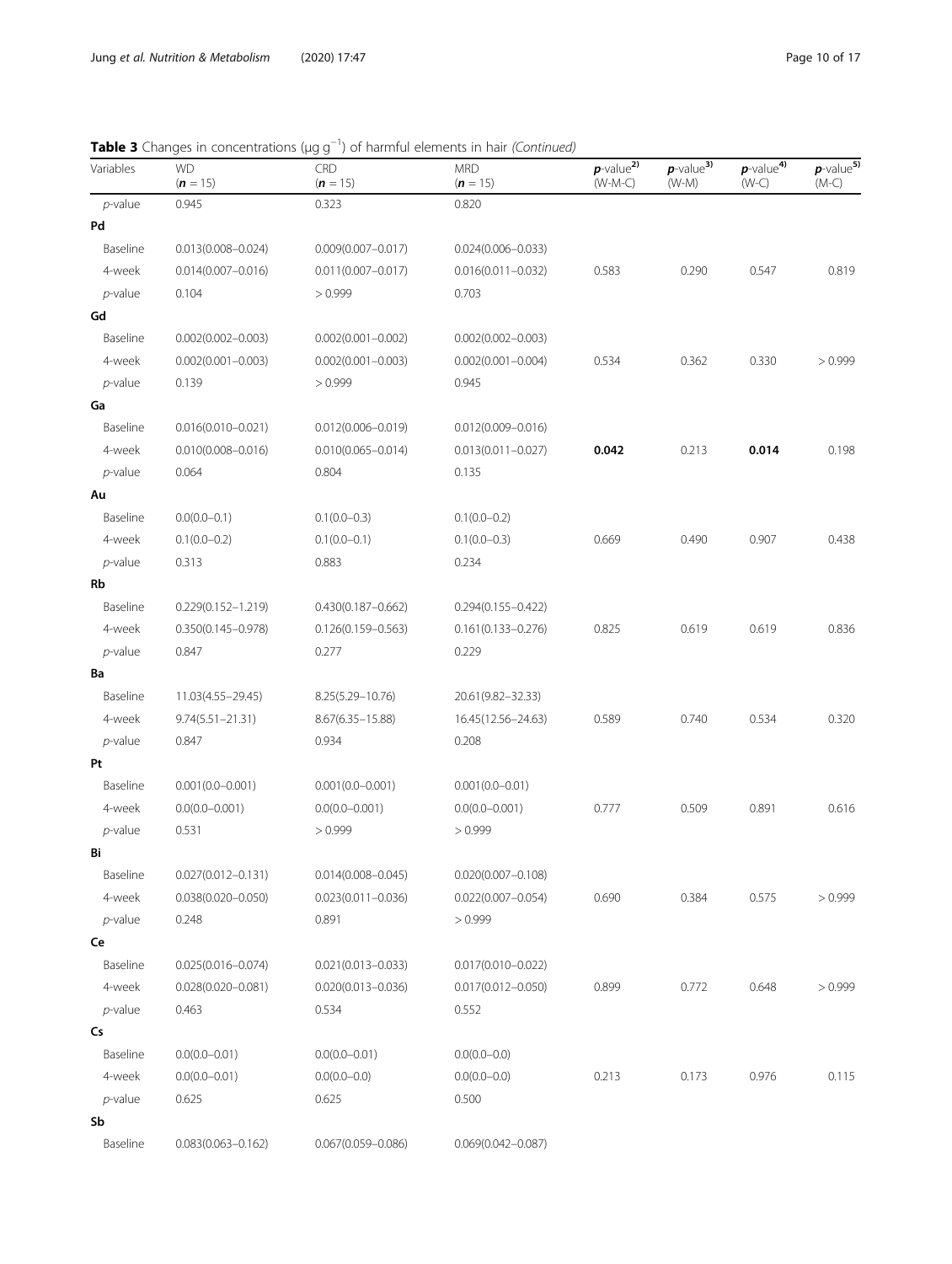| <b>Table 3</b> Changes in concentrations ( $\mu$ g g <sup>-1</sup> ) of harmful elements in hair (Continued) |  |
|--------------------------------------------------------------------------------------------------------------|--|
|--------------------------------------------------------------------------------------------------------------|--|

| Variables  | <b>WD</b><br>$(n = 15)$ | <b>CRD</b><br>$(n = 15)$ | <b>MRD</b><br>$(n = 15)$ | $p$ -value $\overline{p}$<br>$(W-M-C)$ | $p$ -value <sup>3)</sup><br>$(W-M)$ | $p$ -value <sup>4)</sup><br>$(W-C)$ | $p$ -value <sup>5)</sup><br>$(M-C)$ |
|------------|-------------------------|--------------------------|--------------------------|----------------------------------------|-------------------------------------|-------------------------------------|-------------------------------------|
| 4-week     | $0.087(0.066 - 0.164)$  | $0.083(0.069 - 0.089)$   | $0.073(0.050 - 0.106)$   | 0.900                                  | 0.576                               | 0.934                               | 0.934                               |
| $p$ -value | 0.352                   | 0.208                    | 0.352                    |                                        |                                     |                                     |                                     |
| Al         |                         |                          |                          |                                        |                                     |                                     |                                     |
| Baseline   | 26.2(18.9-52.8)         | 33.2(26.9-36.7)          | $27.6(23.3 - 39.3)$      |                                        |                                     |                                     |                                     |
| 4-week     | 29.4(19.4-55.3)         | 37.1(28.8-44.5)          | 28.3(19.7-50.4)          | 0.809                                  | 0.648                               | 0.534                               | > 0.999                             |
| $p$ -value | 0.934                   | 0.463                    | 0.367                    |                                        |                                     |                                     |                                     |
| Ag         |                         |                          |                          |                                        |                                     |                                     |                                     |
| Baseline   | $0.30(0.22 - 1.18)$     | $0.85(0.24 - 1.67)$      | $0.30(0.14 - 0.90)$      |                                        |                                     |                                     |                                     |
| 4-week     | $0.24(0.18 - 1.42)$     | $0.94(0.28 - 1.82)$      | $0.32(0.15 - 0.88)$      | 0.218                                  | 0.191                               | 0.097                               | 0.836                               |
| $p$ -value | 0.092                   | 0.561                    | 0.552                    |                                        |                                     |                                     |                                     |
| In         |                         |                          |                          |                                        |                                     |                                     |                                     |
| Baseline   | $0.0(0.0-0.0)$          | $0.0(0.0-0.0)$           | $0.0(0.0-0.0)$           |                                        |                                     |                                     |                                     |
| 4-week     | $0.0(0.0-0.0)$          | $0.0(0.0-0.0)$           | $0.0(0.0 - 0.0)$         | 0.398                                  | >0.999                              | 0.351                               | 0.351                               |
| $p$ -value |                         |                          |                          |                                        |                                     |                                     |                                     |
| Zr         |                         |                          |                          |                                        |                                     |                                     |                                     |
| Baseline   | $0.14(0.10 - 0.19)$     | $0.13(0.08 - 0.24)$      | $0.10(0.08 - 0.15)$      |                                        |                                     |                                     |                                     |
| 4-week     | $0.10(0.06 - 0.20)$     | $0.10(0.08 - 0.19)$      | $0.08(0.06 - 0.11)$      | 0.670                                  | 0.560                               | 0.724                               | 0.418                               |
| $p$ -value | 0.382                   | 0.717                    | 0.133                    |                                        |                                     |                                     |                                     |
| W          |                         |                          |                          |                                        |                                     |                                     |                                     |
| Baseline   | $0.025(0.013 - 0.030)$  | $0.025(0.010 - 0.046)$   | $0.021(0.012 - 0.036)$   |                                        |                                     |                                     |                                     |
| 4-week     | $0.014(0.008 - 0.019)$  | $0.008(0.007 - 0.014)$   | $0.015(0.010 - 0.021)$   | 0.217                                  | 0.633                               | 0.158                               | 0.135                               |
| $p$ -value | 0.002                   | 0.015                    | 0.337                    |                                        |                                     |                                     |                                     |
| Te         |                         |                          |                          |                                        |                                     |                                     |                                     |
| Baseline   | $0.002(0.001 - 0.005)$  | $0.003(0.002 - 0.005)$   | $0.0(0.0 - 0.001)$       |                                        |                                     |                                     |                                     |
| 4-week     | $0.002(0.0 - 0.003)$    | $0.002(0.0 - 0.005)$     | $0.001(0.0 - 0.002)$     | 0.270                                  | 0.754                               | 0.134                               | 0.228                               |
| $p$ -value | 0.173                   | 0.315                    | 0.652                    |                                        |                                     |                                     |                                     |
| Τi         |                         |                          |                          |                                        |                                     |                                     |                                     |
| Baseline   | $18.2(9.0 - 63.1)$      | $17.7(10.5 - 55.2)$      | 18.6(13.7-42.0)          |                                        |                                     |                                     |                                     |
| 4-week     | $19.3(8.8 - 56.0)$      | 20.9(11.7-29.5)          | 19.9(13.6-30.8)          | 0.999                                  | > 0.999                             | 0.901                               | 0.984                               |
| $p$ -value | 0.793                   | 0.858                    | 0.571                    |                                        |                                     |                                     |                                     |

Values are presented as median (interquartile range)<sup>1)</sup> Analyzed by the Wilcoxon signed-rank test

<sup>2)</sup> Analyzed by the Kruskal Wallis test for WD-CRD-MRD groups<br><sup>3)</sup> Analyzed by the Wilcoxon rank-sum test for change in WD-MRD groups<br><sup>4)</sup> Analyzed by the Wilcoxon rank-sum test for change in WD-CRD groups<br><sup>5)</sup> Analyzed

Abbreviations: WD Wellnessup diet, MRD maintaining regular diet, CRD calorie-restricted diet

#### **Discussion**

To the best of our knowledge, no rigorous clinical studies of detox diets have been conducted. However, this study was conducted as a pilot RCT study to assess the detoxification of toxic trace element following four-week intake of the WD and to verify the efficacy and safety of this diet in reducing body fat in overweight young women. Recently, POPs and heavy metals can accumulate in fat and cause health problems, especially abdominal obesity, which is used as an index of metabolic syndrome [[37,](#page-15-0) [38\]](#page-15-0). Since heavy metals have very long half-lives, so the process of reduction (detoxification) of heavy metals that have s accumulated in the body is known to be very slow process [\[39](#page-15-0)]. Nevertheless, we have performed a rigorous trial to determine the weight loss and detoxification effects. Despite the short-term nature of the present study (four weeks), the levels of eight of the 29 measured heavy metals (lead, nickel, rhodium, uranium, tin, gallium, silver, and tungsten) were reduced or displayed a decreasing tendency in the WD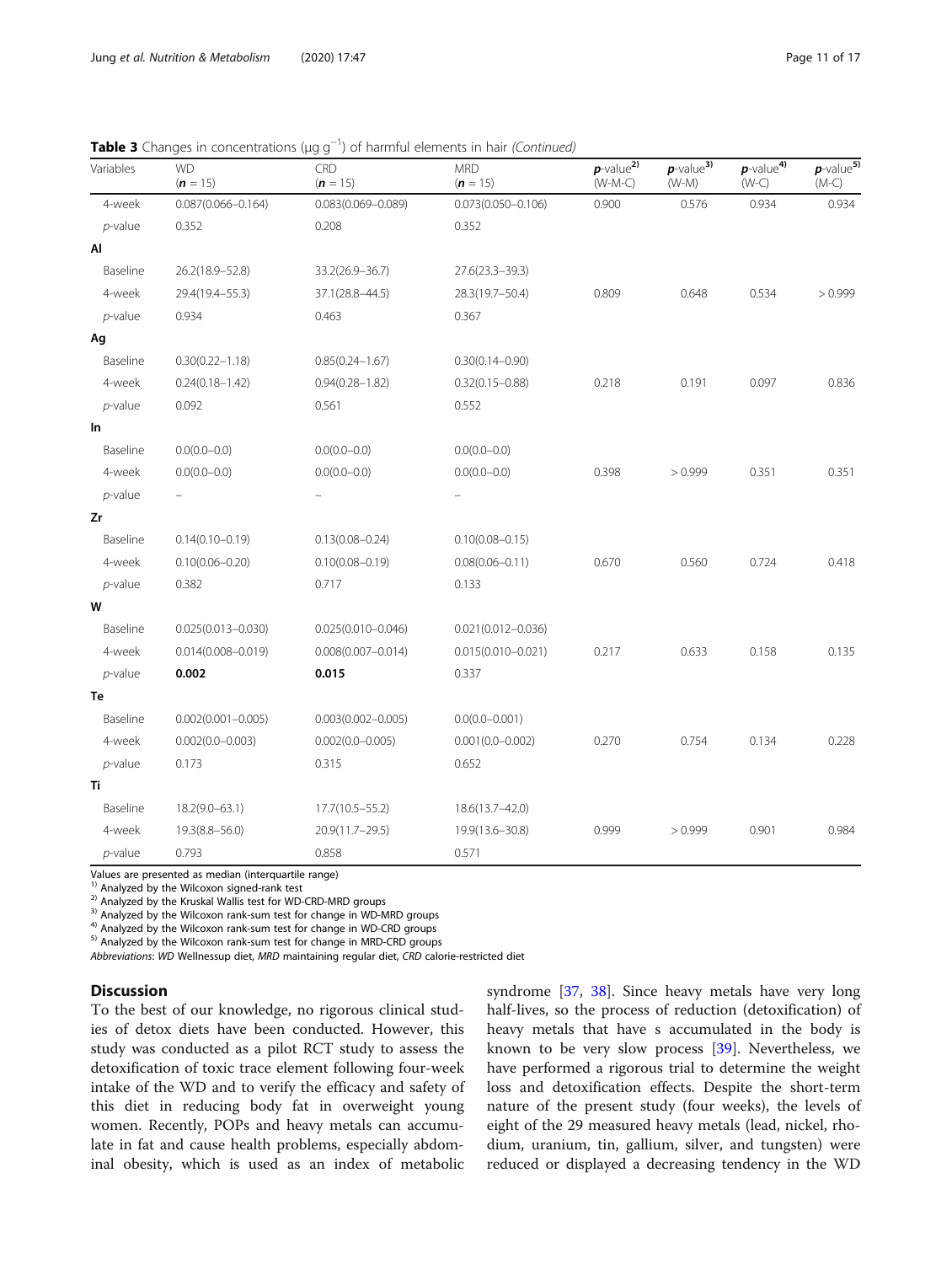| Variables                | <b>WD</b><br>$(n = 15)$              | CRD<br>$(n = 15)$ | <b>MRD</b><br>$(n = 15)$ | $p$ -value <sup>2)</sup> (W-M-C) | $p$ -value <sup>3</sup> $(W-M)$ | $p$ -value <sup>4)</sup> (W-C) | $p$ -value <sup>5)</sup> (M-C) |
|--------------------------|--------------------------------------|-------------------|--------------------------|----------------------------------|---------------------------------|--------------------------------|--------------------------------|
| Weight (kg)              |                                      |                   |                          |                                  |                                 |                                |                                |
| Baseline                 | $69.59 \pm 8.98$                     | $66.82 \pm 6.59$  | $69.51 \pm 6.97$         |                                  |                                 |                                |                                |
| 4-week                   | $67.71 \pm 9.93$                     | $63.60 \pm 6.11$  | $69.29 \pm 6.98$         | 0.001                            | 0.125                           | 0.050                          | 0.001                          |
| $p$ -value <sup>1)</sup> | 0.013                                | 0.001             | 0.322                    |                                  |                                 |                                |                                |
|                          | Body Mass Index (kg/m <sup>2</sup> ) |                   |                          |                                  |                                 |                                |                                |
| Baseline                 | $26.02 \pm 2.27$                     | $25.50 \pm 2.12$  | $26.15 \pm 1.83$         |                                  |                                 |                                |                                |
| 4-week                   | $25.30 \pm 2.72$                     | $24.27 \pm 1.99$  | $26.07 \pm 1.89$         | 0.004                            | 0.164                           | 0.046                          | 0.001                          |
| $p$ -value               | 0.011                                | 0.001             | 0.296                    |                                  |                                 |                                |                                |
| Body Fat Mass (kg)       |                                      |                   |                          |                                  |                                 |                                |                                |
| Baseline                 | $25.05 \pm 4.67$                     | $23.69 \pm 4.48$  | $25.18 \pm 4.69$         |                                  |                                 |                                |                                |
| 4-week                   | $24.26 \pm 5.23$                     | $22.55 \pm 4.19$  | $25.13 \pm 4.80$         | 0.115                            | 0.534                           | 0.262                          | 0.049                          |
| $p$ -value               | 0.131                                | 0.014             | 0.719                    |                                  |                                 |                                |                                |
| Fat Free Mass (kg)       |                                      |                   |                          |                                  |                                 |                                |                                |
| Baseline                 | $44.54 \pm 5.51$                     | $43.13 \pm 3.70$  | $44.33 \pm 4.03$         |                                  |                                 |                                |                                |
| 4-week                   | $43.45 \pm 5.97$                     | $41.05 \pm 3.55$  | $44.16 \pm 3.86$         | 0.001                            | 0.046                           | 0.019                          | 0.001                          |
| $p$ -value               | 0.002                                | 0.001             | 0.366                    |                                  |                                 |                                |                                |
|                          | <b>Waist Circumference (cm)</b>      |                   |                          |                                  |                                 |                                |                                |
| Baseline                 | $88.46 \pm 7.84$                     | $85.67 \pm 7.53$  | $87.51 \pm 6.14$         |                                  |                                 |                                |                                |
| 4-week                   | $85.80 \pm 8.81$                     | $81.40 \pm 6.35$  | $86.64 \pm 6.13$         | 0.009                            | 0.184                           | 0.135                          | 0.008                          |
| $p$ -value               | 0.007                                | 0.001             | 0.367                    |                                  |                                 |                                |                                |
| Hip Circumference (cm)   |                                      |                   |                          |                                  |                                 |                                |                                |
| Baseline                 | $101.49 \pm 3.50$                    | $99.75 \pm 3.48$  | $101.87 \pm 4.66$        |                                  |                                 |                                |                                |
| 4-week                   | $99.87 \pm 4.36$                     | $97.35 \pm 3.93$  | $101.64 \pm 5.05$        | 0.006                            | 0.361                           | 0.040                          | 0.002                          |
| $p$ -value               | 0.010                                | 0.001             | 0.366                    |                                  |                                 |                                |                                |
| Waist to Hip Ratio       |                                      |                   |                          |                                  |                                 |                                |                                |
| Baseline                 | $0.87 \pm 0.05$                      | $0.86 \pm 0.07$   | $0.86 \pm 0.05$          |                                  |                                 |                                |                                |
| 4-week                   | $0.86 \pm 0.06$                      | $0.84 \pm 0.06$   | $0.85 \pm 0.05$          | 0.233                            | 0.393                           | 0.303                          | 0.138                          |
| p-value                  | 0.050                                | 0.009             | 0.473                    |                                  |                                 |                                |                                |

<span id="page-11-0"></span>

Values are presented as mean  $\pm$  SD or number<sup>1)</sup> Analyzed by the Wilcoxon signed-rank test

<sup>2)</sup> Analyzed by the Repeated Measures ANOVA according to the satisfaction of normality <sup>3)</sup> Analyzed by the Wilcoxon rank-sum test for change in WD-MRD groups <sup>4)</sup> Analyzed by the Wilcoxon rank-sum test for change in WD-

Abbreviations: WD Wellnessup diet, MRD maintaining regular diet, CRD calorie-restricted diet

group after the diets  $(p < 0.1)$ , and four of these eight items (nickel, rhodium, tin, and gallium) were clearly lower in the WD group than in the control diet groups (CRD and MRD). In contrast, we did not observe any significant reduction in heavy metal levels in the hair of subjects in the MRD group. The decreases in some of the heavy metals in the WD group may have been due to remove of diets to the total body burden of toxicants during the intervention period. Also, it is believed that the mediate that improved action of the phytonutrients and micronutrients included in the WD, the intake of dietary fiber and antioxidant vitamins, and the intake of

organic foods produced. According to Cline (2015) [\[40](#page-15-0)], reactive oxygen species are also a by-product of phase I liver detoxification activity. After going through the phase I processes liver detoxification, the activated toxicants are often more toxic than their parent compounds. If these activated, intermediate metabolites are not further metabolized via the phase II conjugation liver detoxification pathways. Therefore, to quench the propagation of free-radical activity, adequate protection from antioxidant nutrients is required using a number of plant derivatives. Anthropometric indexes were significantly improved in both the WD and CRD groups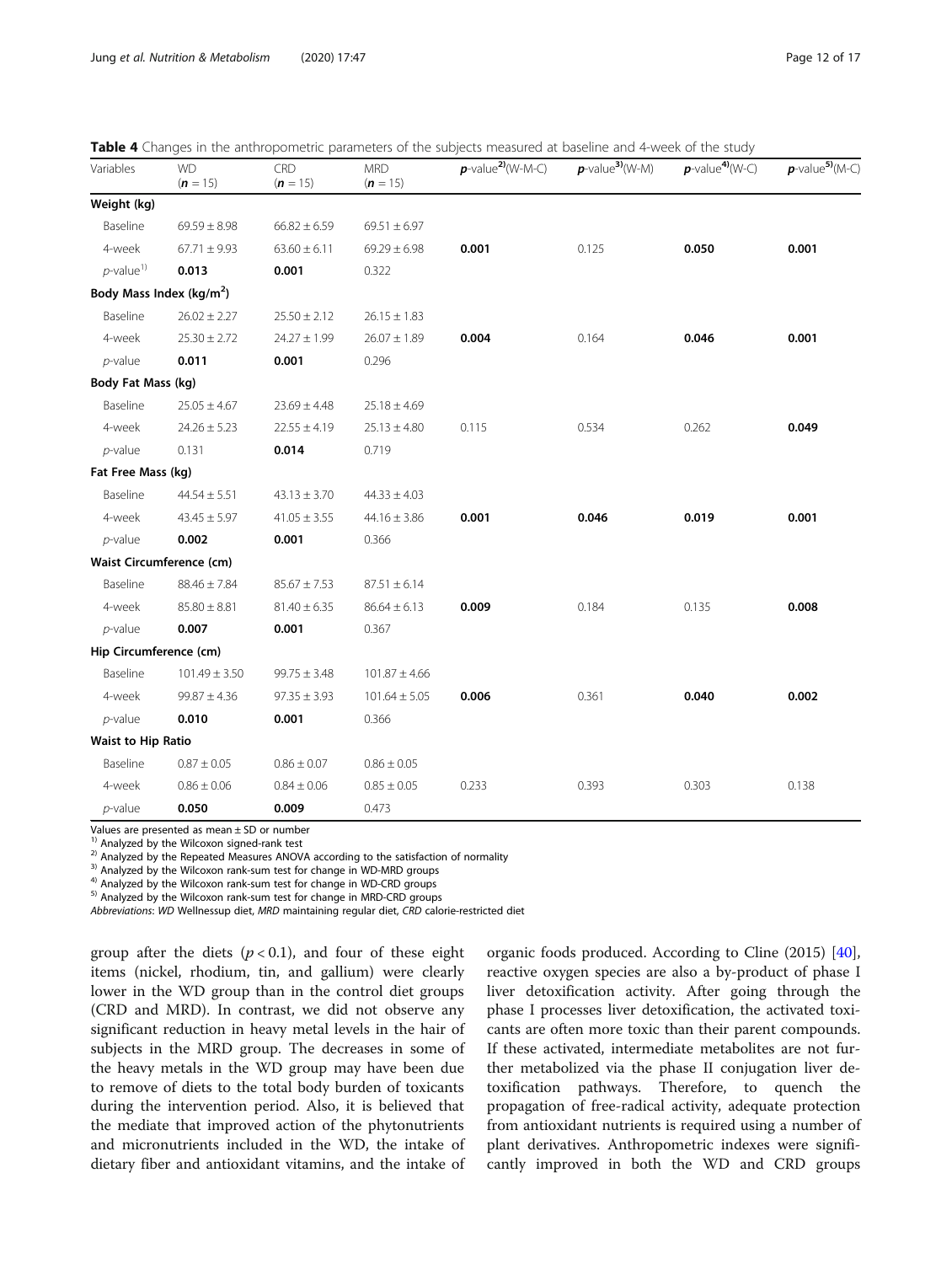### <span id="page-12-0"></span>Table 5 Nutrient intakes of the study subjects during the 4-week intervention period

| Variables              | <b>WD</b><br>$(n = 15)$ | <b>CRD</b><br>$(n = 15)$ | <b>MRD</b><br>$(n = 15)$ | $P$ -value <sup>1)</sup><br>$(W-M-C)$ | $P$ -value <sup>2)</sup><br>$(W-M)$ | $P$ -value <sup>3)</sup><br>$(W-C)$ | $P$ -value <sup>4)</sup><br>$(M-C)$ |
|------------------------|-------------------------|--------------------------|--------------------------|---------------------------------------|-------------------------------------|-------------------------------------|-------------------------------------|
| Energy (kcal)          |                         |                          |                          |                                       |                                     |                                     |                                     |
| Baseline               | 1443.1(1219.1-1682.4)   | 1905.2(1435.1-2204.2)    | 1714.3(1562.2-1942.7)    |                                       |                                     |                                     |                                     |
| 4-week                 | 1222.9(1164.9-1265.8)   | 1135.6(1068.7-1332.2)    | 1502.5(1335.2-1692.7)    | 0.002                                 | 0.481                               | 0.002                               | 0.003                               |
| Carbohydrate (g)       |                         |                          |                          |                                       |                                     |                                     |                                     |
| Baseline               | 215.6(178.2-262.3)      | 243.6(195.9-297.4)       | 248.0(177.5-277.6)       |                                       |                                     |                                     |                                     |
| 4-week                 | 163.1(154.9-172.1)      | 141.5(132.7-164.1)       | 191.0(186.6-230.4)       | 0.001                                 | 0.213                               | 0.003                               | 0.001                               |
| Fat $(g)$              |                         |                          |                          |                                       |                                     |                                     |                                     |
| Baseline               | 39.8(35.5-54.1)         | 61.9(44.2-80.7)          | 55.5(48.7-68.6)          |                                       |                                     |                                     |                                     |
| 4-week                 | 51.0(42.2–52.5)         | 50.3(47.4–57.5)          | 49.2(41.1–59.4)          | 0.971                                 | 0.772                               | 0.648                               | 0.967                               |
| Protein (g)            |                         |                          |                          |                                       |                                     |                                     |                                     |
| Baseline               | 55.0(40.0-63.0)         | $62.6(50.3 - 91.8)$      | 65.4(54.7-76.8)          |                                       |                                     |                                     |                                     |
| 4-week                 | $50.0(39.3 - 45.8)$     | $42.8(41.1 - 54.3)$      | 58.5(52.5-66.2)          | < 0.0001                              | 0.075                               | < 0.0001                            | 0.004                               |
| Cholesterol (mg)       |                         |                          |                          |                                       |                                     |                                     |                                     |
| Baseline               | 208.1(172.2-273.6)      | 379.7(236.4-481.7)       | 259.5(218.9-372.2)       |                                       |                                     |                                     |                                     |
| 4-week                 | 55.4(30.4-82.7)         | 84.8(49.3-117.0)         | 251.0(193.8–332.8)       | < 0.0001                              | 0.110                               | < 0.0001                            | < 0.0001                            |
| Fiber (q)              |                         |                          |                          |                                       |                                     |                                     |                                     |
| Baseline               | $11.1(8.8 - 14.0)$      | $15.7(11.7 - 18.1)$      | $12.7(11.0 - 18.7)$      |                                       |                                     |                                     |                                     |
| 4-week                 | 23.0(20.4-23.3)         | $15.6(14.7 - 16.9)$      | $12.6(9.8 - 14.6)$       | < 0.0001                              | < 0.0001                            | < 0.0001                            | 0.002                               |
| Calcium (mg)           |                         |                          |                          |                                       |                                     |                                     |                                     |
| Baseline               | 347.0(190.5-557.8)      | 431.6(342.5-549.8)       | 340.1(265.5-411.8)       |                                       |                                     |                                     |                                     |
| 4-week                 | 425.7(406.2-450.5)      | 340.9(317.4-354.9)       | 293.6(270.0-408.3)       | < 0.001                               | 0.001                               | 0.009                               | 0.281                               |
| Phosphorous (mg)       |                         |                          |                          |                                       |                                     |                                     |                                     |
| Baseline               | 686.4(630.0-955.0)      | 930.7(743.9-1162.5)      | 821.2(750.3-1005.9)      |                                       |                                     |                                     |                                     |
| 4-week                 | 635.3(563.4-682.7)      | 640.8(607.1-712.9)       | 787.4(671.5-861.8)       | 0.019                                 | 0.481                               | 0.008                               | 0.047                               |
| Potassium (mg)         |                         |                          |                          |                                       |                                     |                                     |                                     |
| Baseline               | 1598.2(1370.0-1986.0)   | 2016.5(1497.1-2449.1)    | 1981.3(1468.2-2327.1)    |                                       |                                     |                                     |                                     |
| 4-week                 | 1894.6(1838.8-2022.4)   | 1843.2(1776.9-2131.4)    | 1805.5(1491.1-1976.6)    | 0.197                                 | 0.772                               | 0.106                               | 0.159                               |
| Zinc (mg)              |                         |                          |                          |                                       |                                     |                                     |                                     |
| Baseline               | 7.22(6.36-8.79)         | $8.69(7.31 - 11.4)$      | $8.81(7.47 - 10.3)$      |                                       |                                     |                                     |                                     |
| 4-week                 | $5.19(5.03 - 6.11)$     | $6.08(5.63 - 7.19)$      | $8.10(7.56 - 9.27)$      | < 0.0001                              | 0.025                               | < 0.0001                            | 0.003                               |
| Vitamin A (µg RE)      |                         |                          |                          |                                       |                                     |                                     |                                     |
| Baseline               | 445.2(384.4-701.4)      | 616.8(371.5-898.6)       | 491.0(373.7-875.7)       |                                       |                                     |                                     |                                     |
| 4-week                 | 742.1(727.5-810.3)      | 355.9(335.6-412.9)       | 448.8(389.5-612.8)       | < 0.0001                              | < 0.0001                            | < 0.0001                            | 0.034                               |
| Vitamin E (mg)         |                         |                          |                          |                                       |                                     |                                     |                                     |
| Baseline               | $9.34(7.95 - 10.5)$     | 15.4(12.2-18.9)          | $12.6(10.7 - 15.9)$      |                                       |                                     |                                     |                                     |
| 4-week                 | 13.7(13.0–13.8)         | $12.1(11.8 - 13.0)$      | $11.5(7.3 - 12.8)$       | 0.004                                 | 0.038                               | 0.002                               | 0.147                               |
| Vitamin C (mg)         |                         |                          |                          |                                       |                                     |                                     |                                     |
| Before                 | 40.9(28.1-146.3)        | 71.7(45.8-121.7)         | 78.9(42.1-112.9)         |                                       |                                     |                                     |                                     |
| 4-week                 | 211.7(200.9-213.8)      | 203.5(173.1-213.6)       | 71.9(47.7-80.7)          | < 0.0001                              | 0.263                               | < 0.0001                            | < 0.0001                            |
| $\beta$ -carotene (µg) |                         |                          |                          |                                       |                                     |                                     |                                     |
| Baseline               | 1969.8(1385.1-3119.6)   | 2009.5(1580.4-3595.9)    | 2228.0(1406.5-4213.2)    |                                       |                                     |                                     |                                     |
| 4-week                 | 4319.7(4204.7-4673.4)   | 1936.0(1809.4-2279.5)    | 1933.8(1295.9-2697.8)    | < 0.0001                              | < 0.0001                            | < 0.0001                            | 0.804                               |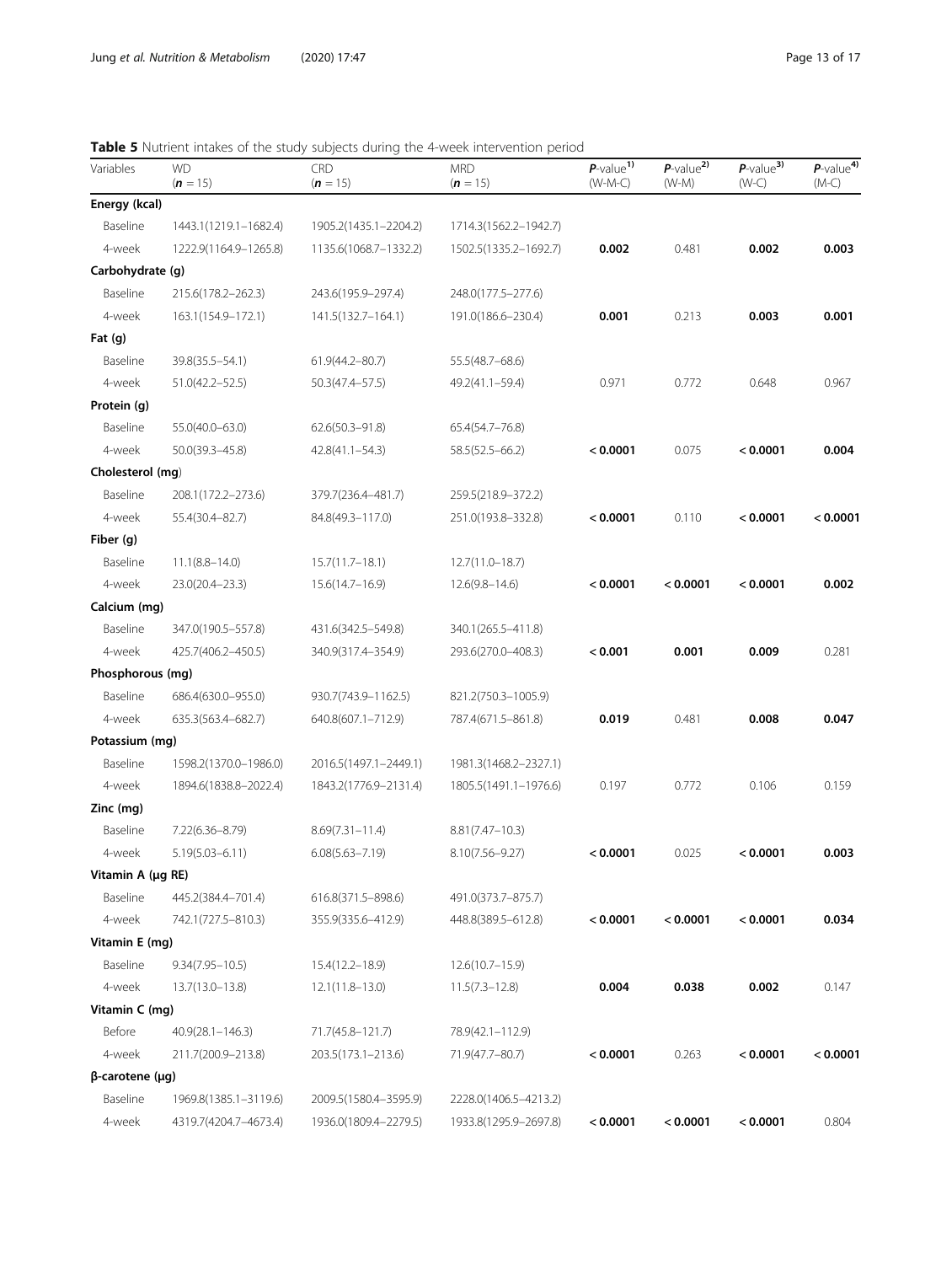Table 5 Nutrient intakes of the study subjects during the 4-week intervention period (Continued)

| Variables            | <b>WD</b><br>$(n = 15)$ | CRD<br>$(n = 15)$   | <b>MRD</b><br>$(n = 15)$ | $P$ -value <sup>1)</sup><br>$(W-M-C)$ | $P$ -value <sup>2)</sup><br>$(W-M)$ | $P$ -value <sup>3)</sup><br>$(W-C)$ | $P$ -value <sup>4)</sup><br>$(M-C)$ |
|----------------------|-------------------------|---------------------|--------------------------|---------------------------------------|-------------------------------------|-------------------------------------|-------------------------------------|
| Vitamin $B_1$ (mg)   |                         |                     |                          |                                       |                                     |                                     |                                     |
| Baseline             | $0.96(0.84 - 1.08)$     | $1.15(0.93 - 1.44)$ | $1.18(1.01 - 1.43)$      |                                       |                                     |                                     |                                     |
| 4-week               | $0.83(0.81 - 0.89)$     | $0.86(0.79 - 0.92)$ | $0.99(0.93 - 1.22)$      | 0.002                                 | 0.619                               | 0.002                               | 0.005                               |
| Vitamin $B_2$ (mg)   |                         |                     |                          |                                       |                                     |                                     |                                     |
| Baseline             | $0.88(0.82 - 1.18)$     | 1.24(0.92-1.52)     | $1.01(0.84 - 1.39)$      |                                       |                                     |                                     |                                     |
| 4-week               | $0.72(0.70 - 0.80)$     | $0.64(0.61 - 0.85)$ | $0.93(0.79 - 1.09)$      | 0.002                                 | 0.229                               | 0.004                               | 0.004                               |
| Vitamin $B_6$ (mg)   |                         |                     |                          |                                       |                                     |                                     |                                     |
| Baseline             | $1.01(0.92 - 1.25)$     | $1.56(1.08 - 1.68)$ | 1.28(1.08-1.65)          |                                       |                                     |                                     |                                     |
| 4-week               | $1.12(1.09 - 1.27)$     | $1.08(1.00 - 1.31)$ | $1.17(1.06 - 1.40)$      | 0.844                                 | 0.836                               | 0.678                               | 0.619                               |
| Folic acid $(\mu q)$ |                         |                     |                          |                                       |                                     |                                     |                                     |
| Baseline             | 291.8(240.5-331.8)      | 322.9(276.8-461.9)  | 387.3(204.7-443.5)       |                                       |                                     |                                     |                                     |
| 4-week               | 330.5(327.5-350.5)      | 387.0(362.7-405.2)  | 293.8(233.1-366.8)       | 0.007                                 | 0.031                               | 0.199                               | 0.004                               |
| MET value (min/week) |                         |                     |                          |                                       |                                     |                                     |                                     |
| Baseline             | 1520(480-2600)          | 1440(540-2400)      | 2000(480-4320)           |                                       |                                     |                                     |                                     |
| 4-week               | 1240(400-3780)          | 720(360-2400)       | 580(240-1560)            | 0.190                                 | 0.885                               | 0.125                               | 0.119                               |
|                      |                         |                     |                          |                                       |                                     |                                     |                                     |

Values are presented as median (interquartile range)<br><sup>1)</sup> Analyzed by the Kruskal Wallis test for WD-CRD-MRD groups

<sup>2)</sup> Analyzed by the Mann-Whitney U test for change between WD-MRD <sup>3)</sup> Analyzed by the Mann-Whitney U test for change between WD-CRD <sup>4)</sup> Analyzed by the Mann-Whitney U test for change between MRD-CRD

Abbreviations: WD Wellnessup diet, MRD maintaining regular diet, CRD calorie-restricted diet, MET metabolic equivalent

compared to the MRD group. Furthermore, we verified that the CRD group lost significantly more weight than the WD and MRD groups, possibly the CRD Group showed significantly decreased due to the subsequent oxidation of fatty acids in subcutaneous tissues due to a decrease in the intake of calorie and CHO. During this study, there was a few similar to calorie intake between the WD and CRD groups but the daily intake of CHO, protein, antioxidant vitamins, and fiber was significantly higher in the WD group than in the CRD group. In general, Individuals who follow a low-CHO diet are known to have develop ketosis. Also, the acetyl CoA produced by incomplete oxidation of fatty acids in the liver produces large amounts of ketone bodies such as βhydroxybutyrate, acetoacetic acid, and acetone. In fact, the urinary β-hydroxybutyrate level in the CRD group was significantly greater after 4 weeks of the diet. Urinary ketones are detected in premenopausal women complying with a low-carbohydrate and high-protein diet and are associated with serum ketone concentration [[41\]](#page-15-0). This may have been related to abnormalities in glucose metabolism of CRD group. According to Kossoff & Dorward (2008) [\[42](#page-15-0)], a reduced blood glucose level due to long-term CHO deficiency is known to cause body protein degradation, similar to what was observed in the CRD group in this study. Significantly, the large decrease in fat-free mass in the CRD group than in the WD group indicates that the weight loss caused by dietary control was accompanied by reduced muscle mass. What is remarkable is that four weeks after the intake of the test food, the decrease in fat free mass in the CRD group was about twice as much as in the WD group. The reason for the large weight loss in the CRD group is that the reduction in calories and CHO intake and lack of protein has resulted in a greater reduction in the fat free mass than in the body fat. In fact, the average daily protein intake of the CRD and WD groups was 43 g and 50 g, respectively, and the CRD group showed a very low level and the WD group was found to be adequate compared to the recommended daily protein intake (Recommended Dietary Allowance, RDA) of 50 g for women aged  $19 \sim 29$  (Dietary reference intakes for Koreans 2015; KDRIs.) Therefore, it suggests that the CRD group, which represents a significant decrease in the fat free mass since participating in this study, is at greater risk of causing side effects of weight recovery (yo-yo effect) than the WD group. Gary et al. (2013) [[43\]](#page-16-0) reported that the low-CHO diet group showed a higher weight loss than the conventional diet group for the first six months in obese adults, but not significant a year later. Thus, it is ideal not only to reduce body fat while maintaining fat-free mass in weight loss, but also strategies to prevent the recurrence of obesity while maintaining a basal metabolic rate and continuous practical measures in long-term daily life will be very necessary.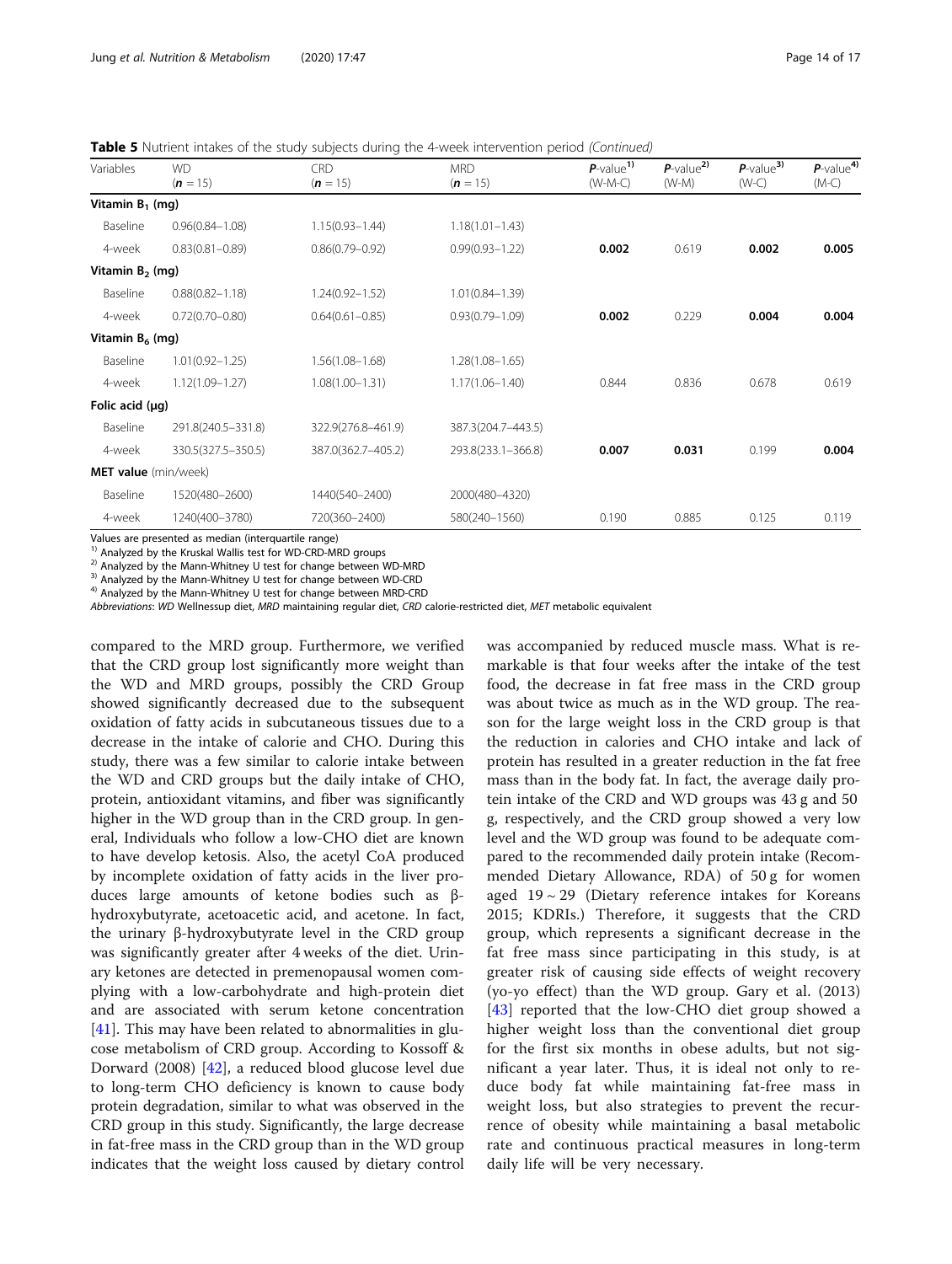<span id="page-14-0"></span>Similar to our research, a study Yurrita et al. (2017) [[26\]](#page-15-0) have reported that significant decreases in body weight, BMI and body fat percentage and greater loss of musculature were observed in the detox diet group( based on juices for 3 days, followed by a hypocaloric diet for 4 days)than in Mediterranean diet group (a hypocaloric Mediterranean diet for 7 days). A study by Lee et al. (2017) [[44\]](#page-16-0) indicated that whole grain cereal effectively attenuates obesity-related skeletal muscle atrophy as well as overall obesity in obese mice. Because of supplementation of whole grain cereal, which contains of beneficial minerals, vitamins, and other phytochemicals, it suggests that may have helped not only suppress muscle atrophy but also weight loss by activating the phosphatidylinositol 3-kinase and protein kinase B pathway. Therefore, the different effects of the WD and CRD on body fat, despite the similar compositions of these diets (i.e., the proportion of calories and the large amounts of nutrients), suggest that the fiber, phytochemicals, and micro nutrients included in the WD may have been responsible for the milder reduction of fat-free mass (muscles) in WD group. Analysis of safety indicators following WD and CRD supplementation indicated that any changes were within the normal range and had no clinical significance.

The strengths of the study include the one-phase design, in which all participants started simultaneously. First, we strictly monitored dietary intake by directly providing all meals to our subjects for four weeks and asking them to complete accurate dietary intake investigated. Second, we confirmed objectively that consuming the WD is superior to consuming calorie-restricted diet in detoxification of heavy metals by comparing and evaluating the effects of a healthy meals based on organic plant based diets consumed in daily life rather than considering the intake of only fruits, vegetables, ingredients or beverages (teas, vinegar, lemon juice, salt water, or drinks mixed with micronutrients). Also, a more sophisticated assessment was made by investigating the effectiveness of nutritionally balanced detox diets for weight loss and toxin elimination. However, there are some limitations to this study that should be considered.

First, four-week intake of this diet was found to reduce certain toxic elements (heavy metals) in hair compared to the control group, although there were limitations in determining the superiority of the test or control diet due to the nature of typical tests for verifying statistical hypotheses. Second, the contents of harmful elements of test meals before the study was not investigated for test meals, so it was not possible to explain the causal relationship a before and after the study. Third, an intake period of long term would be required to verify the efficacy of the diet based measure for discharging heavy metals in hair. Fourth, the assessment of detoxification of heavy metals and POPs requires an integrated analysis of urine as well as hair analysis. Fifth, the number of people who participated in this study was somewhat small, which could limit the generalizability of the results. Therefore, we would expect to observe more pronounced detox improvements in a corroborative study with a greater number of subjects and a longer followup period.

#### Conclusions

In conclusion, our results suggest that the WD detox program might have several beneficial effects and safety such as body fat reduction and improving some the element detoxification through caloric restriction. This study lays the scientific foundation for a subsequent large-scale corroborative clinical study.

#### Supplementary information

Supplementary information accompanies this paper at [https://doi.org/10.](https://doi.org/10.1186/s12986-020-00465-9) [1186/s12986-020-00465-9](https://doi.org/10.1186/s12986-020-00465-9).

Additional file 1. CONSORT 2010 checklist \*.

Additional file 2: Table S1. Provided mean dietary menu of test meals (per day) samples. Table S2. Changes in organic acid on urine. Table S3. Laboratory profiles of the participants in this study.

#### Abbreviations

WD: Wellnessup diet; CRD: Calorie-restricted diet; MRD: Maintaining regular diet; BMI: Body mass index; LCD: Very low-calorie diet; POPs: Persistent organic pollutants; NCDs: Non-communicable diseases; WC: Waist circumference; HC: Hip circumference; WHR: Waist-to-hip ratio; MET: Metabolic equivalent task

#### Acknowledgements

We would like to thank to Dr. Simon Sung of SUN\_IN BIO Inc. for analyzing of harmful elements in hair and all participating researchers and our study staffs.

This study was supported by the 3up Plus Inc. (Anyang, Gyeonggi, Korea).

#### Authors' contributions

All authors participated in this work with their substantive contributions. SJJ, WRK, BHP, SOL, and SWC carried out the manuscript preparation and statistical analysis, WRK, SJJ, and SWC<sup>,</sup> had the responsibility of data collection and interaction with subjects for the RCT projects. Methology, SJJ, BHP, SOL, and SWC had participated in the biochemical analysis, interpretation of the data, and review of the paper. The manuscript has been read and approved by all of the authors.

#### Funding

Not applicable.

#### Availability of data and materials

The datasets generated and/or analyzed during the current study are not publicly available to protect patient confidentiality but are available from the corresponding author on reasonable request.

#### Ethics approval and consent to participate

The study was conducted according to the Declaration of Helsinki. The research protocol was approved by the Institutional Review Board (IRB) of Chonbuk National University Hospital. All participants gave written informed consent.

#### Consent for publication

Not applicable.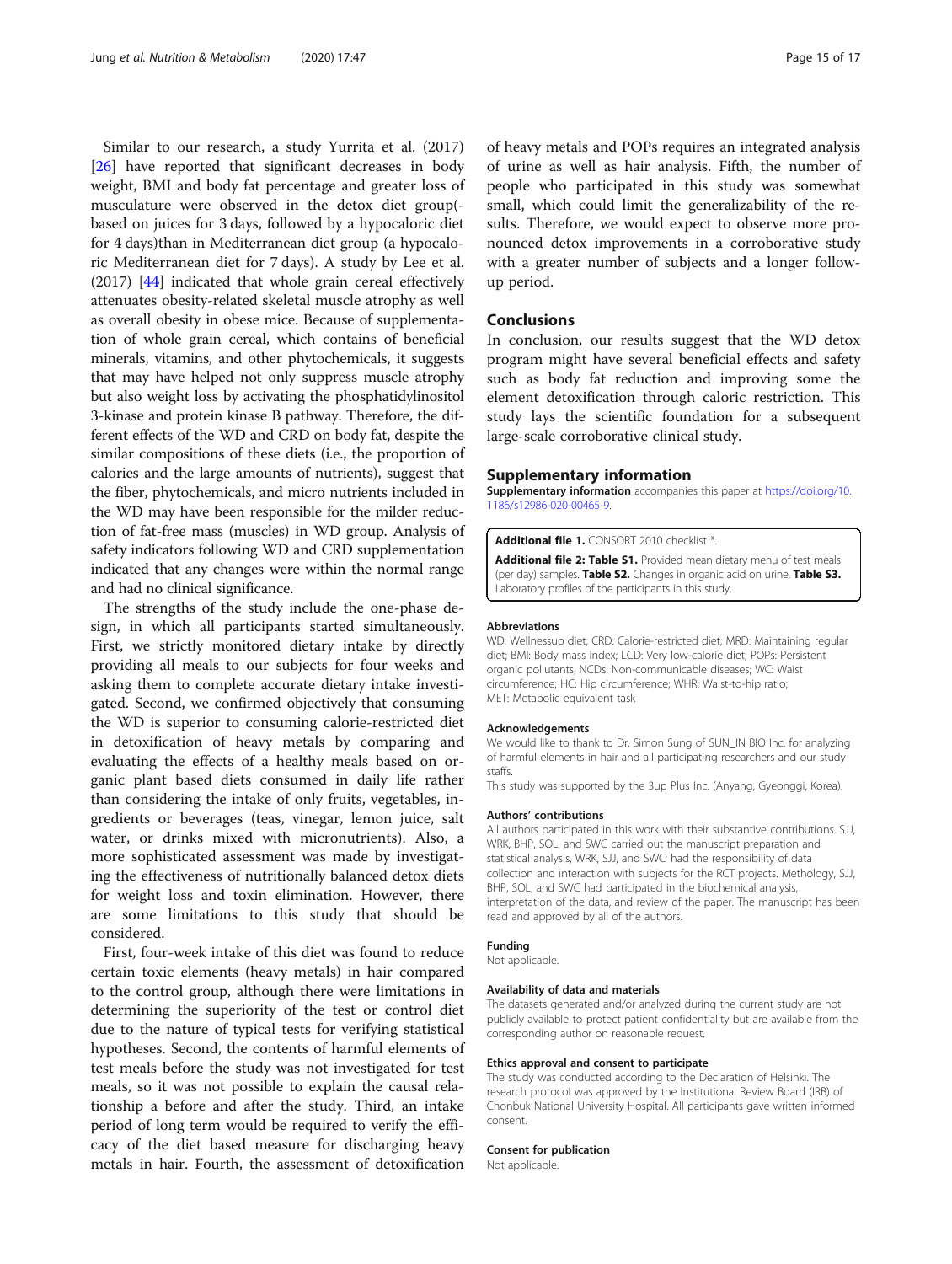#### <span id="page-15-0"></span>Competing interests

The authors declare that they have no competing interests.

#### Author details

<sup>1</sup>Clinical Trial Center for Functional Foods, Chonbuk National University Hospital, Jeonju, Jeonbuk 54907, South Korea. <sup>2</sup>Biomedical Research Institute, Chonbuk National University Hospital, Jeonju, Jeonbuk 54907, South Korea. <sup>3</sup>Department of Biochemistry and Molecular Biology, Chonbuk National University Medical School, Jeonju, Jeonbuk 54896, South Korea. <sup>4</sup>Division of Gastroenterology and Hepatology, Department of Internal Medicine, Chonbuk National University Medical School, Jeonju, Jeonbuk 54896, South Korea. <sup>5</sup>Department of Pharmacology, Chonbuk National University Medical School, 567 Baekje-daero, Deokjin, Jeonju, Jeonbuk 54896, South Korea.

#### Received: 6 February 2020 Accepted: 29 May 2020 Published online: 22 June 2020

#### References

- 1. Kelly BC, Ikonomou MG, Blair JD, Morin AE, Gobas FAPC. Food web-specific biomagnification of persistent organic pollutants. Science. 2007;317:236–9.
- 2. Lee DH, Lind PM, Jacobs DR, Salihovic S, van Bavel B, Lind L. Background exposure to persistent organic pollutants predicts stroke in the elderly. Environ Int. 2012;47:115–20.
- 3. Lee DH, Porta M, Jacobs DR, Vandenberg LN. Chlorinated persistent organic pollutants, obesity, and type 2 diabetes. Endocr Rev. 2014;35:557–601.
- 4. Ronn M, Lind L, van Bavel B, Salihovic S, Michaelsson K, Lind PM. Circulating levels of persistent organic pollutants associate in divergent ways to fat mass measured by DXA in humans. Chemosphere. 2011;85:335–43.
- 5. Skalnaya MG, Demidov VA. Hair trace element contents in women with obesity and type 2 diabetes. J Trace Elem Med Biol. 2007;21:59–61.
- 6. Sainsbury A, Zhang L. Role of the arcuate nucleus of the hypothalamus in regulation of body weight during energy deficit. Mol Cell Endocrinol. 2010; 316:109–19.
- 7. Cohen M. 'Detox': science or sales pitch? Aust Fam Physician. 2007;36:1009– 10.
- 8. Ernst E. Alternative detox. Br Med Bull. 2012;101:33–8.
- Klein AV, Kiat H. Detox diets for toxin elimination and weight management: a critical review of the evidence. J Hum Nutr Diet. 2015;28:675–86.
- 10. Li YF, Dong Z, Chen C, Li B, Gao Y, Qu L, Wang T, Fu X, Zhao Y, Chai Z. Organic selenium supplementation increases mercury excretion and decreases oxidative damage in long-term mercury-exposed residents from Wanshan, China. Environ Sci Technol. 2012;46:11313–8.
- 11. Zhao ZY, Liang L, Fan X, Yu Z, Hotchkiss AT, Wilk BJ, Eliaz I. The role of modified Citrus pectin as an effective Chelator of Lead in children hospitalized with toxic Lead levels. Altern Ther Health Med. 2008;14:34–8.
- 12. Jandacek RJ, Heubi JE, Buckley DD, Khoury JC, Turner WE, Sjodin A, Olson JR, Shelton C, Helms K, Bailey TD, et al. Reduction of the body burden of PCBs and DDE by dietary intervention in a randomized trial. J Nutr Biochem. 2014;25:483–8.
- 13. Lampe JW, Chen C, Li S, Prunty J, Grate MT, Meehan DE, Barale KV, Dightman DA, Feng Z, Potter JD. Modulation of human glutathione Stransferases by botanically defined vegetable diets. Cancer Epidemiol Biomark Prev. 2000;9:787–93.
- 14. Nijhoff WA, Mulder TP, Verhagen H, van Poppel G, Peters WH. Effects of consumption of Brussels sprouts on plasma and urinary glutathione Stransferase class-alpha and -pi in humans. Carcinogenesis. 1995;16:955–7.
- 15. Navarro SL, Peterson S, Chen C, Makar KW, Schwarz Y, King IB, Li SS, Li L, Kestin M, Lampe JW. Cruciferous vegetable feeding alters UGT1A1 activity: diet- and genotype-dependent changes in serum bilirubin in a controlled feeding trial. Cancer Prev Res (Phila). 2009;2:345–52.
- 16. Kim MJ, Hwang JH, Ko HJ, Na HB, Kim JH. Lemon detox diet reduced body fat, insulin resistance, and serum hs-CRP level without hematological changes in overweight Korean women. Nutr Res. 2015;35:409–20.
- 17. Steinkellner H, Rabot S, Freywald C, Nobis E, Chabicovskyk M, Knasmuller S, Kassie F. Effects of cruciferous vegetables and their constituents on drug metabolizing enzymes involved in the bioactivation of DNA-reactive dietary carcinogens. Mutal Res. 2001;480:285–97.
- 18. Hakooz N, Hamdan I. Effects of dietary broccoli on human in vivo caffeine metabolism: a pilot study on a group of Jordanian volunteers. Curr Drug Metab. 2007;8:9–15.
- 19. Chow HHS, Garland LL, Hsu CH, Vining DR, Chew WM, Miller JA, Perloff M, Crowell JA, Alberts DS. Resveratrol modulates drug- and carcinogenmetabolizing enzymes in a healthy volunteer study. Cancer Prev Res. 2010;3: 1168–75.
- 20. Walters DG, Young PJ, Agus C, Knize MG, Boobis AR, Gooderham NJ, Lake BG. Cruciferous vegetable consumption alters the metabolism of the dietary carcinogen 2-amino-1-methyl-6-phenylimidazo[4,5-b]pyridine (PhIP) in humans. Carcinogenesis. 2004;25:1659–69.
- 21. Aiyer HS, Gupta RC. Berries and ellagic acid prevent estrogen-induced mammary tumorigenesis by modulating enzymes of estrogen metabolism. Cancer Prev Res (Phila). 2010;3:727–37.
- 22. Hecht SS, Chung FL, Richie JP Jr, Akerkar SA, Borukhova A, Skowronski L, Carmella SG. Effects of watercress consumption on metabolism of a tobacco-specific lung carcinogen in smokers. Cancer Epidemiol Biomark Prev. 1995;4:877–84.
- 23. Dwivedi C, Heck WJ, Downie AA, Larroya S, Webb TE. Effect of calcium glucarate on beta-glucuronidase activity and glucarate content of certain vegetables and fruits. Biochem Med Metab Biol. 1990;43:83–92.
- 24. Magbanua MJ, Roy R, Sosa EV, Weinberg V, Federman S, Mattie MD, Hughes-Fulford M, Simko J, Shinohara K, Haqq CM, et al. Gene expression and biological pathways in tissue of men with prostate cancer in a randomized clinical trial of lycopene and fish oil supplementation. PLoS One. 2011;6:e24004.
- 25. Sampson L, Rimm E, Hollman PC, de Vries JH, Katan MB. Flavonol and flavone intakes in US health professionals. J Am Diet Assoc. 2002;102:1414–20.
- 26. CJÓodlAPePdlB Y. Are detox diets an effective strategy for obesity and oxidation management in the short term? J Negat Posit Results. 2017;2:367–8.
- 27. Tomiyama AJ, Mann T, Vinas D, Hunger JM, Dejager J, Taylor SE. Low calorie dieting increases cortisol. Psychosom Med. 2010;72:357–64.
- 28. Mazurak N, Gunther A, Grau FS, Muth ER, Pustovoyt M, Bischoff SC, Zipfel S, Enck P. Effects of a 48-h fast on heart rate variability and cortisol levels in healthy female subjects. Eur J Clin Nutr. 2013;67:401–6.
- 29. Johnstone AM. Fasting the ultimate diet? Obes Rev. 2007;8:211–22.
- 30. Delbridge E, Proietto J. State of the science: VLED (very low energy diet) for obesity. Asia Pac J Clin Nutr. 2006;15:49–54.
- 31. Domingo JL, Gomez M, Llobet JM. Citric, malic and succinic acids as possible alternatives to Deferoxamine in aluminum toxicity. J Toxicol Clin Toxicol. 1988;26:67–79.
- 32. Aga M, Iwaki K, Ueda Y, Ushio S, Masaki N, Fukuda S, Kimoto T, Ikeda M, Kurimoto M. Preventive effect of Coriandrum sativum (Chinese parsley) on localized lead deposition in ICR mice. J Ethnopharmacol. 2001;77:203–8.
- 33. Uchikawa T, Kumamoto Y, Maruyama I, Kumamoto S, Ando Y, Yasutake A. Enhanced elimination of tissue methylmercury in Parachlorella beijerinckiifed mice. J Toxicol Sci. 2011;36:121–6.
- 34. Mertens E, Markey O, Geleijnse JM, Lovegrove JA, Givens DI. Adherence to a healthy diet in relation to cardiovascular incidence and risk markers: evidence from the Caerphilly prospective study. Eur J Nutr. 2018;57:1245–58.
- 35. Santamaria-Fernandez R, Giner Martinez-Sierra J, Marchante-Gayon JM, Garcia-Alonso JI, Hearn R. Measurement of longitudinal sulfur isotopic variations by laser ablation MC-ICP-MS in single human hair strands. Anal Bioanal Chem. 2009;394:225–33.
- 36. Friedewald WT, Levy RI, Fredrickson DS. Estimation of the concentration of low-density lipoprotein cholesterol in plasma, without use of the preparative ultracentrifuge. Clin Chem. 1972;18:499–502.
- 37. Damstra T. Potential effects of certain persistent organic pollutants and endocrine disrupting chemicals on the health of children. J Toxicol Clin Toxicol. 2002;40:457–65.
- 38. Despres JP, Lemieux I. Abdominal obesity and metabolic syndrome. Nature. 2006;444:881–7.
- 39. Babicky A, Pavlik L, Ostadalo I, Kalousko J, Parizek J. Some Factors Influencing Biological Half-Life of Selenium and Some Heavy Metals. Physiol Bohemoslov. 1969;18:472 +.
- 40. Cline JC. Nutritional aspects of detoxification in clinical practice. Altern Ther Health Med. 2015;21:54–62.
- 41. Coleman MD, Nickols-Richardson SM. Urinary ketones reflect serum ketone concentration but do not relate to weight loss in overweight premenopausal women following a low-carbohydrate/high-protein diet. J Am Diet Assoc. 2005;105:608–11.
- 42. Kossoff EH, Dorward JL, Molinero MR, Holden KR. The modified Atkins diet: a potential treatment for developing countries. Epilepsia. 2008;49:1646–7.